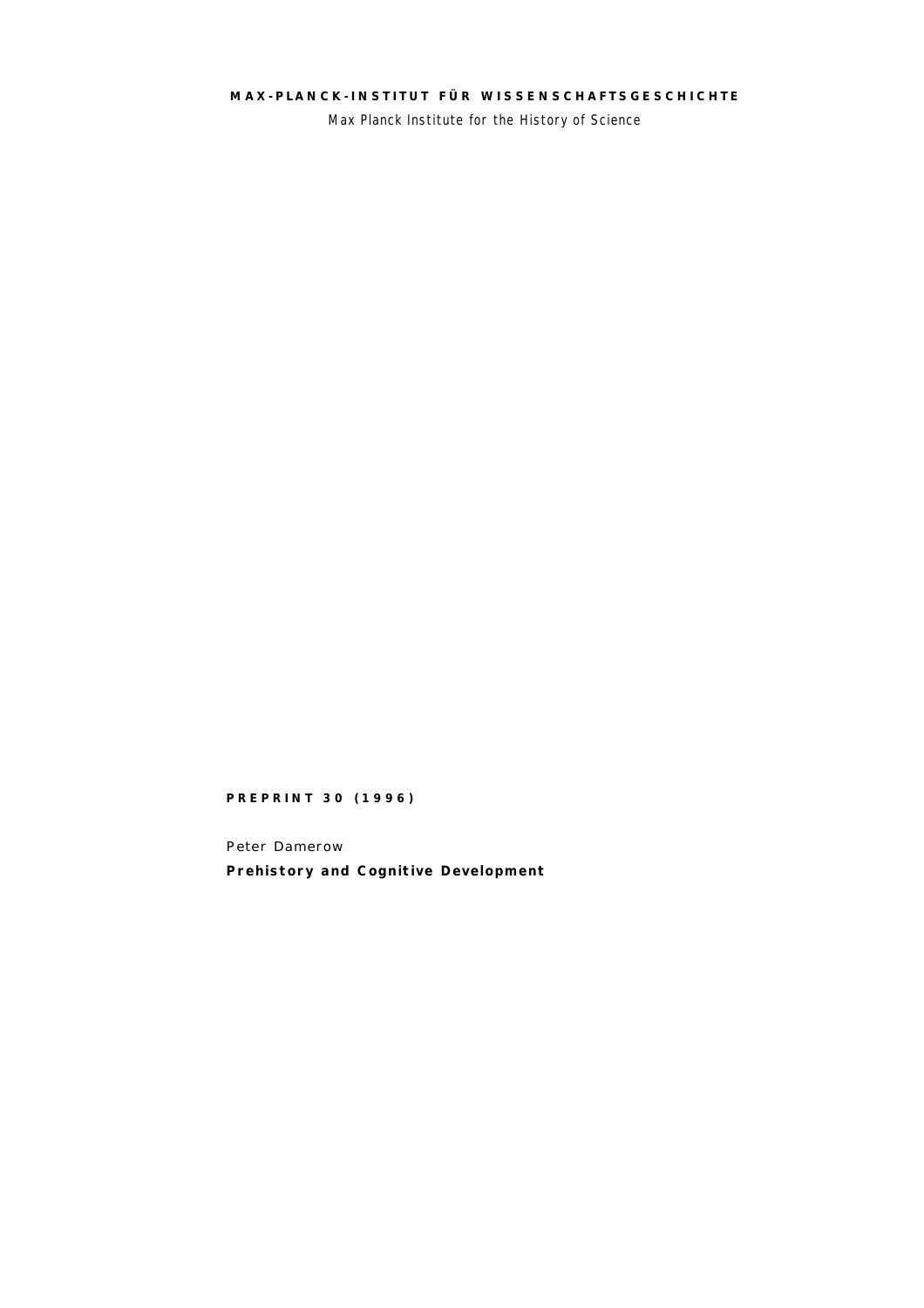## PREHISTORY AND COGNITIVE DEVELOPMENT

by Peter Damerow

Invited Lecture at the Twenty-Fifth Annual Symposium of the Jean Piaget Society Berkeley, June 1 - June 3, 1995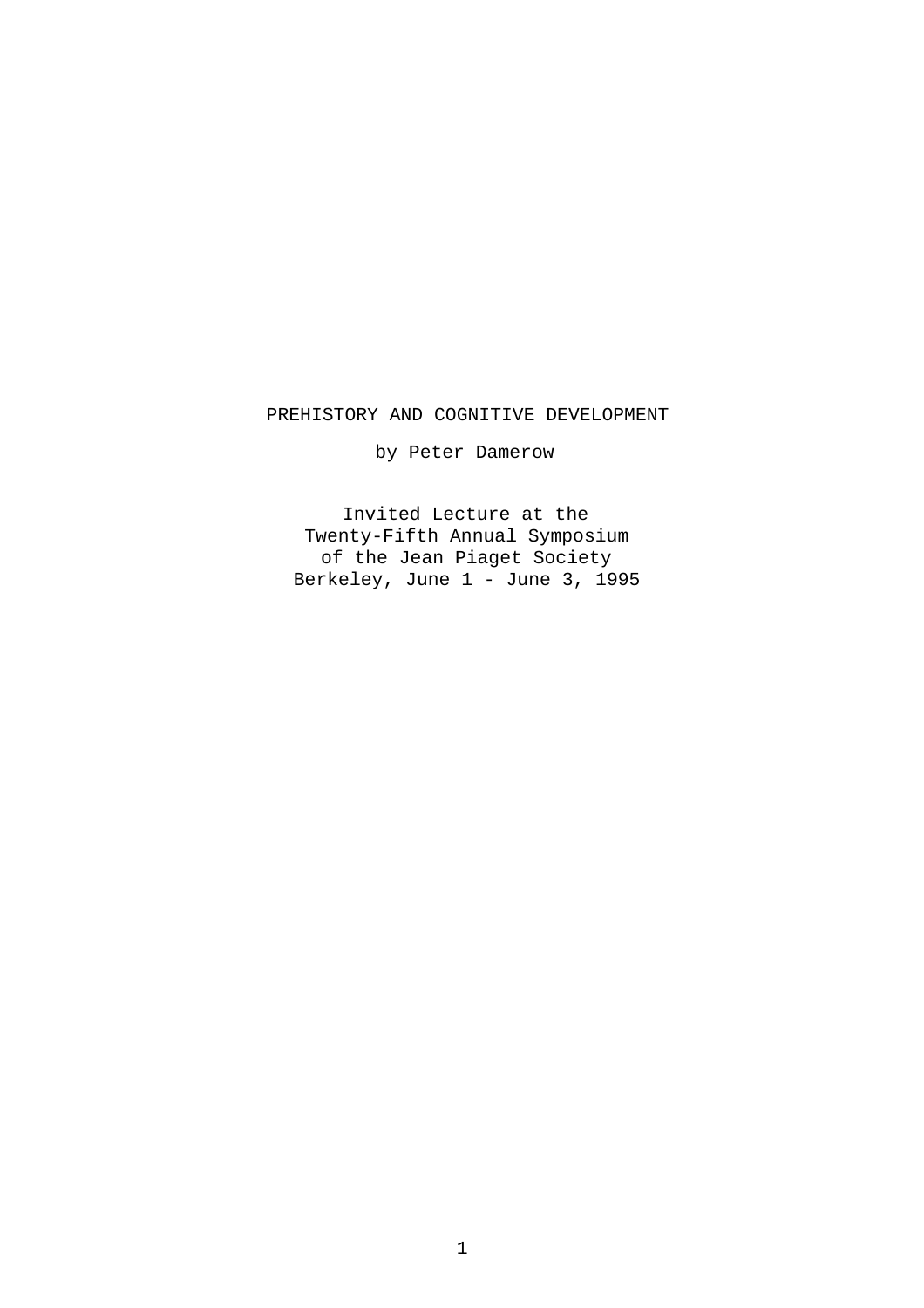### The perspective of genetic epistemology

This chapter deals with cognitive development in prehistory from the perspective of Jean Piaget's genetic epistemology, applying concepts such as the concept of sensory-motor intelligence, preoperational thought, and operational thought to the early development of human intelligence. Following some introductory remarks on the application of genetic epistemology in cross-cultural and historic comparisons, the origin of man and the Neolithic and the Urban Revolution will be examined. Finally, the chapter will conclude with a review of genetic epistemology and prehistory.

# Introductory remarks

Jean Piaget developed his conception of genetic epistemology and the categories for describing genetic stages when he became aware of fundamental changes in the thought processes of the developing child. He identified invariant psychological functions such as assimilation, accomodation, equilibration, and reflective abstraction, which generate a discontinuous universal sequence of subsequent stages of cognition, each of which gives rise to specific cognitive achievements (see, for instance, Piaget 1970, chap. 3).

Sensory-motor intelligence is the level of a "practical intelligence" based on a close relationship between action and cognition. At this level of cognition, sensory data are assimilated to generalized schemes of coordinated, repeatable actions, which can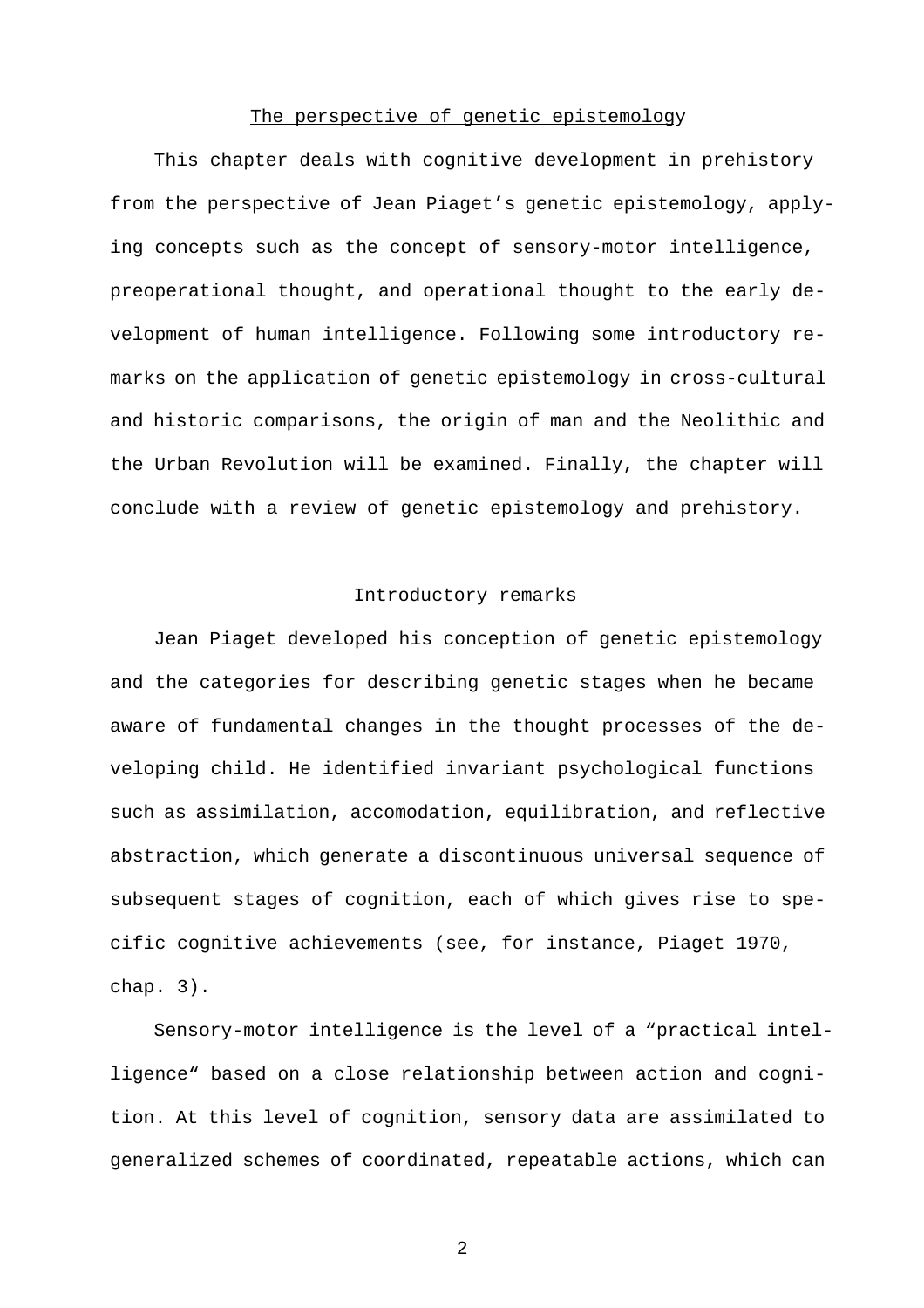function at the level below mental representation and conscious thought. These schemes of action or "practical concepts" are generalized, differentiated and integrated in the course of sensorymotor activities by accomodation to the growing amount of sensorymotor experience.

At the level of preoperational thought sensory-motor intelligence is supplemented by the symbolic function, i.e. the ability to represent something by symbols and eventually to distinguish objects from the "preconcepts" which correspond to meanings of the symbols at the level of cognition. Practical intelligence is internalized, generating mental imagery which is the precondition for language acquistion and for abilities such as drawing, painting and modelling.

The developmental stage of operational thought emerges when internalized actions turn into reversible mental operations, and abstract entities such as quantity, time and space are constructed by reflective abstraction from such systems of mental operations. They constitute the structures of logical and mathematical thinking which are usually assumed to be human cognitive universals.

The extent to which we can reasonably apply psychological categories that describe stages in ontogenesis to phenomena in prehistory will not be discussed here in detail. Piaget himself, at least, believed that the basic concepts of his genetic epistemology not only represented psychological phenomena but also that they were epistemological categories covering cultural and historical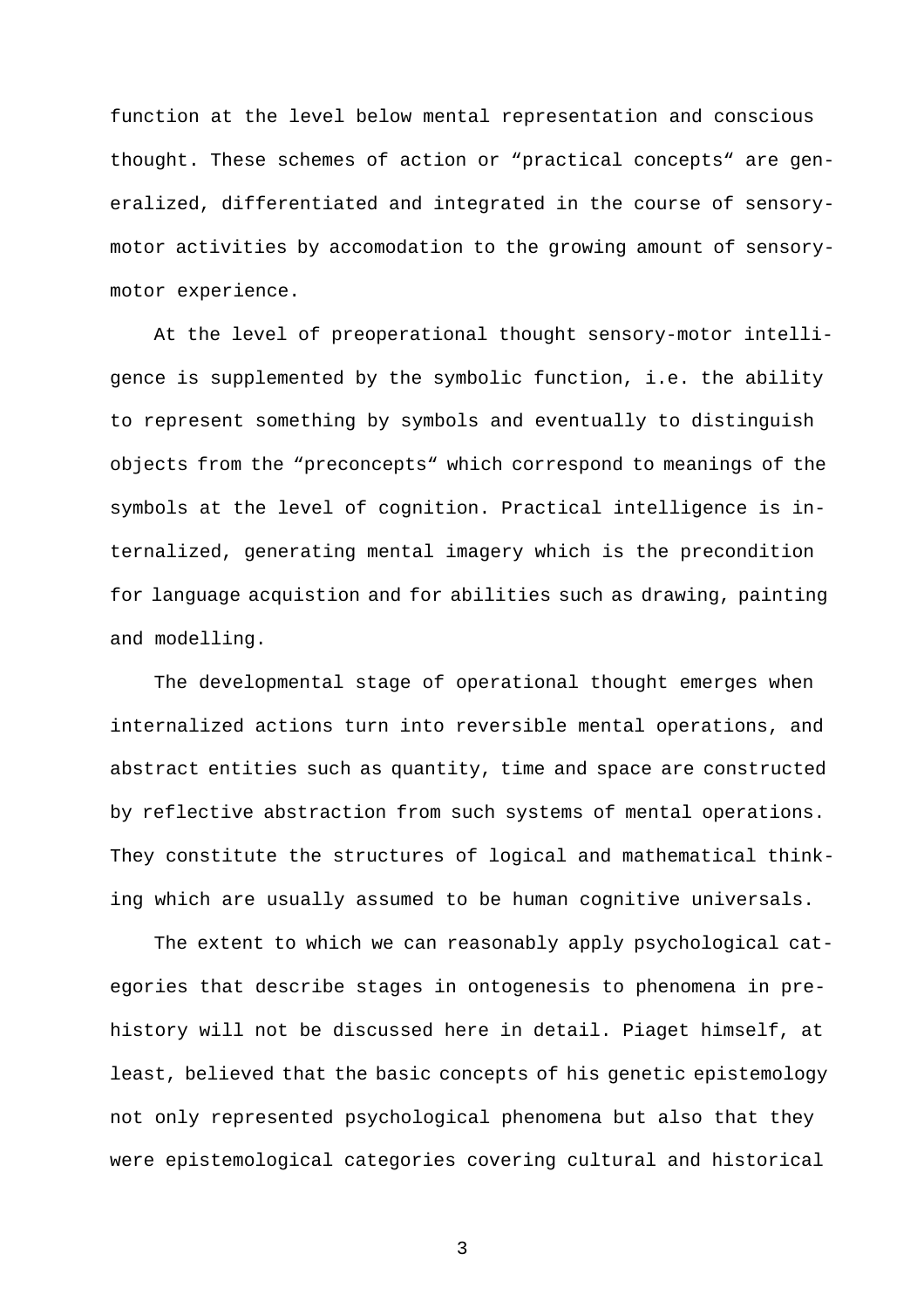aspects of cognitive processes.

One specific theoretical problem in applying these categories to prehistoric and historic observations, however, must be briefly discussed. Piaget claims that the ontogenetical stages of cognitive development are universal. He claims that differences in the environment have no effect on the sequence in which these stages occur or on the logico-mathematical structures of thinking that are the final cognitive outcome. Such a theory seems unsuitable for explaining cultural or historical differences in cognition because it can account for these differences only by assuming that they are due to different rates of progress through ontogenetical stages.

This is, indeed, how genetic epistemology is usually applied to cultural differences. It is generally accepted that ontogenesis reaches its final stage of formal operational thinking only if the environment fulfills certain requirements. Unfortunately, experts disagree about the degree to which development may be delayed. Gustav Jahoda (Jahoda, 1980, p. 116), for instance, writes in a review article on the Piagetian approach to cross-cultural psychology:

"It can be stated quite categorically that no society could function at the preoperational stage, and to suggest that a majority of any people are at that level is nonsense almost by definition."

But this is precisely what Piaget and others——recently, for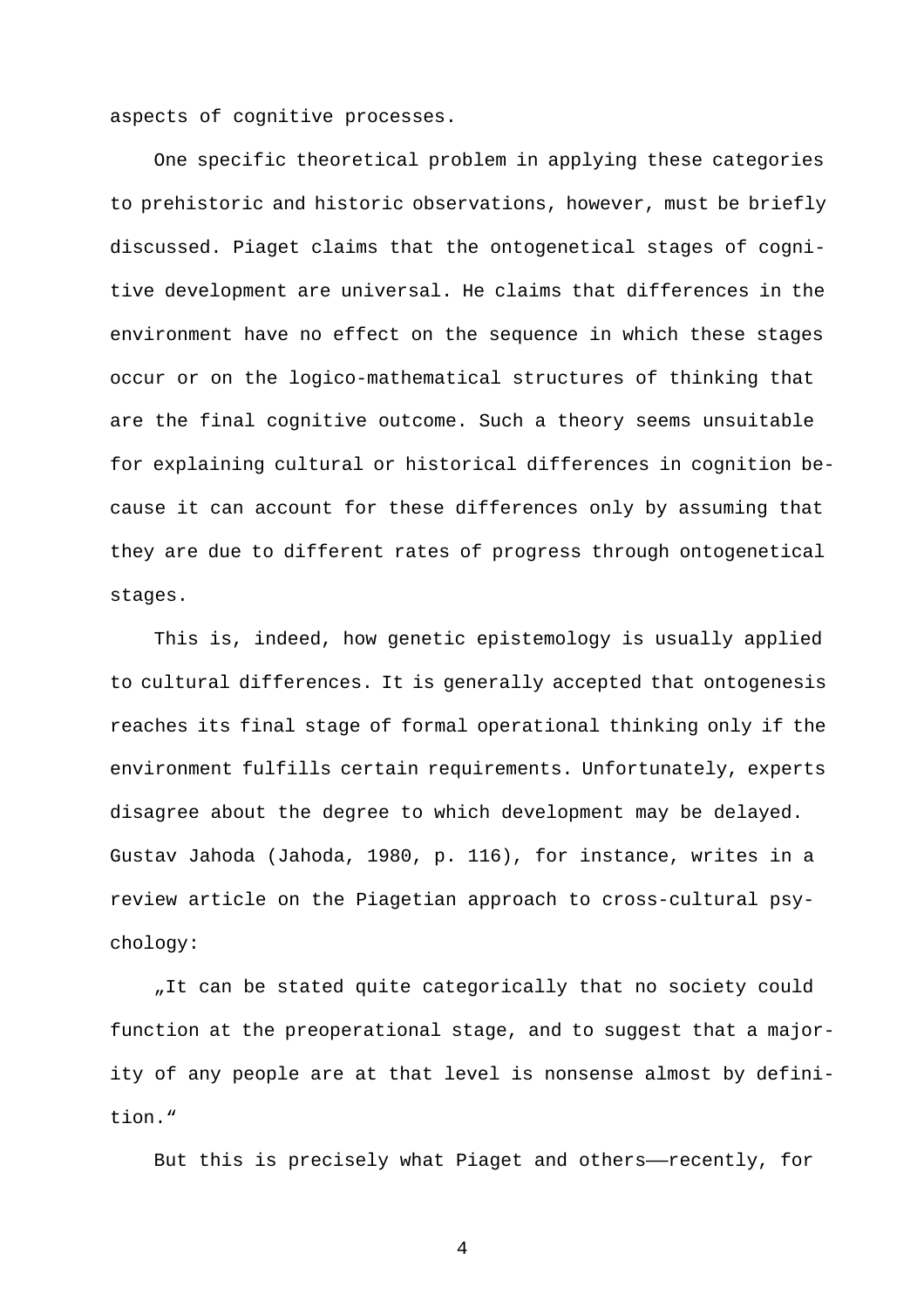instance, Hallpike (Hallpike, 1979)——assumed and what will also be assumed in the following. Piaget elaborated this assumption in his monumental Introduction à l'épistémologie génétique (Piaget,

1950)——which has unfortunately never been translated into English. Influenced by the discussions in the 1920's about the interpretation of ethnological findings as evidence for culturally specific modes of thinking and, in particular, by Lévy-Bruhl's ideas about primitive mentality (Lévy-Bruhl 1923), he introduced the theory that among primitive people ontogenetic development reaches only the level of preoperative thinking. He argued that there may well exist a seemingly great discrepancy between, on the one hand, the practical intelligence of such people based on mental imagery, intuitive thinking and symbolic representation and their ability to build higher-level concepts by reflective abstractions and deductive thinking on the other hand (Piaget, 1950, Vol. 3, 260-262).

In a similar way Piaget envisaged the application of his categories to the study of the devopment of cognition in prehistory. In his Woodbridge Lectures on genetic epistemology he argued (Piaget, 1970, 13):

"The fundamental hypothesis of genetic epistemology is that there is a parallelism between the progress made in the logical and rational organization of knowledge and the corresponding formative psychological processes. Well, now, if that is our hypothesis, what will be our field of study? Of course the most fruitful, most obvious field of study would be reconstituting human history—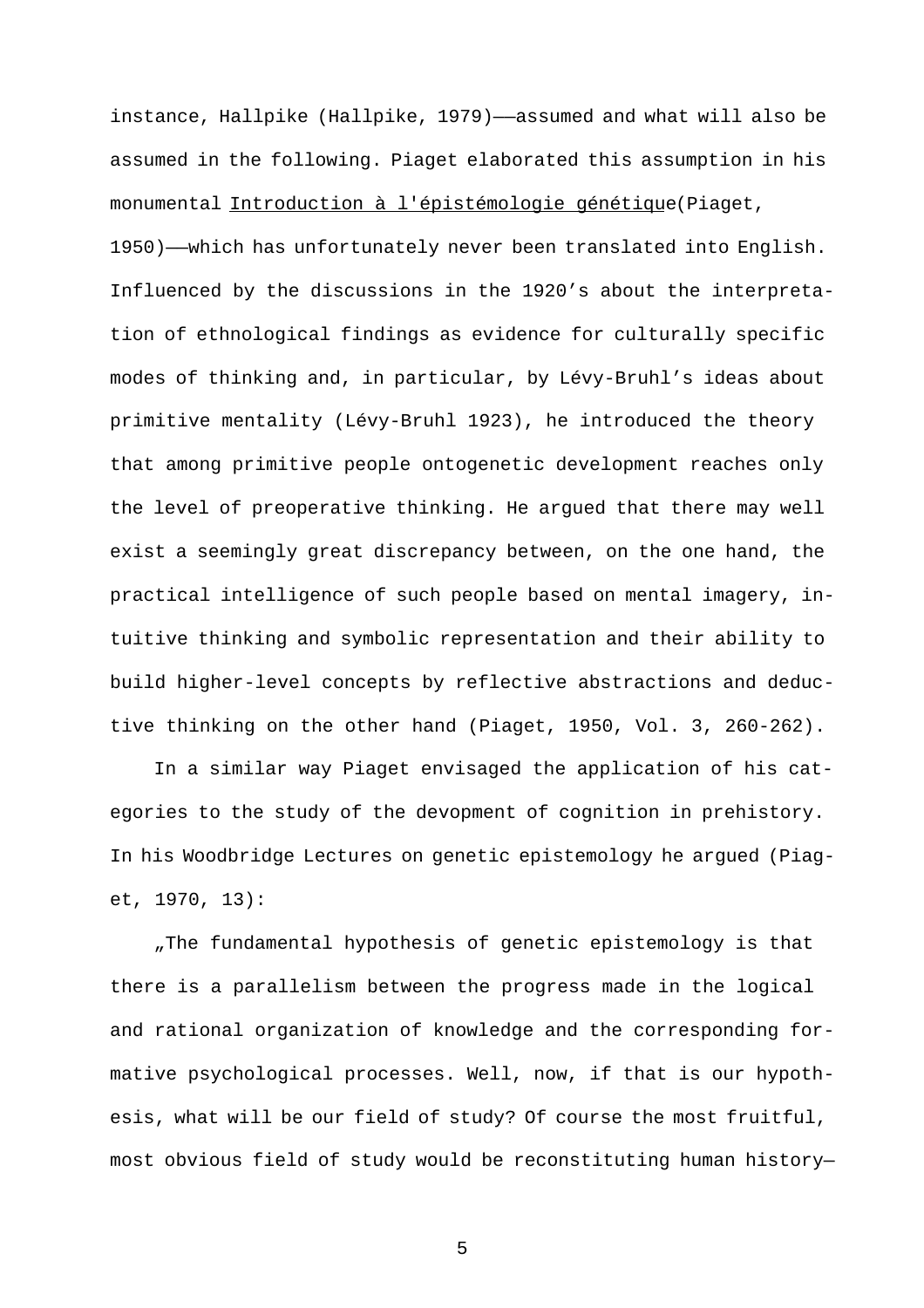the history of human thinking in prehistoric man. Unfortunately, we are not very well informed about the psychology of Neanderthal man  $( \ldots )$ . Since this field of biogenesis is not available to us, we shall do as biologists do and turn to ontogenesis."

### Methodological difficulties

Our information about the psychology of humans in prehistory is, in fact, extremely limited. The common psychological methods of data collection are irrelevant in archaeological research. Psychologists usually interact with their subjects of investigation by means of interrogations, experiments and tests and they scrutinize their observations in order to reconstruct the mental processes involved in the observed activities. In the case of prehistoric humans, however, only some extremely durable material remains are transmitted to the modern scientist which can lead to some conclusions concerning the activities that might have been necessary to produce or to use the transmitted artifacts.

Moreover, there is a difficulty inherent in genetic epistemology which makes the situation even worse. According to genetic epistemology, the basic structures of cognition reflect the coordination of actions, not the actions themselves. It is, therefore, not possible to directly infer from an observed behavior the level of cognition involved. The same action, say, walking from one location to the other, may indicate completely different levels of cognition. Such an action may be the immediate outcome of sensory-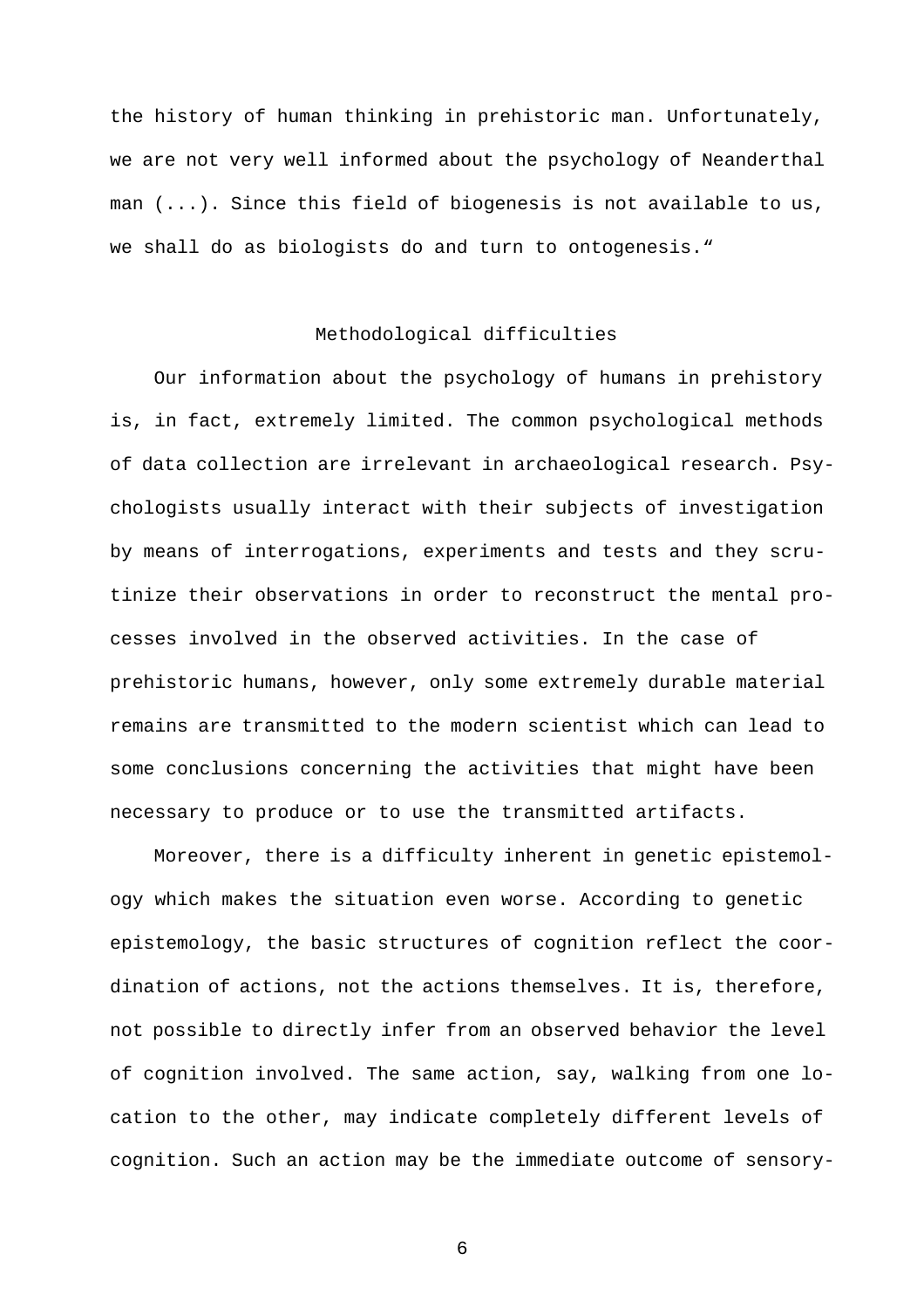motor activities. It may result from following a verbal description of those landmarks marking the way; it may have been planned in advance by reading a map; or, it may be part of the systematic exploration of an unknown area by a highly competent individual. If there is no possibility to communicate with the subject investigated in order to find out more about the context of the observed behavior, the only way to infer the level of cognition is to observe how the total actions of this individual are coordinated and how they are related to other activities in his social environment.

The gap between what we know about human activities in prehistory and what we need to know in order to reconstruct the development of cognition cannot be bridged here. The aim of this chapter is limited to examining the information provided by palaeoanthropology and archaeology about the development of forms and functions of human artifacts and the human behavior and to relate this development to what we know from developmental and cross-cultural psychology about the psychogenesis of fundamental structures of cognition.

Essentially, there are three types of sources that provide at least indirect evidence of the development of cognition in prehistory and the level of cognition that was ultimately achieved in the prehistoric era.

First, animal and human cognition can be compared in order to infer minimal cognitive achievements connected with the origin of mankind.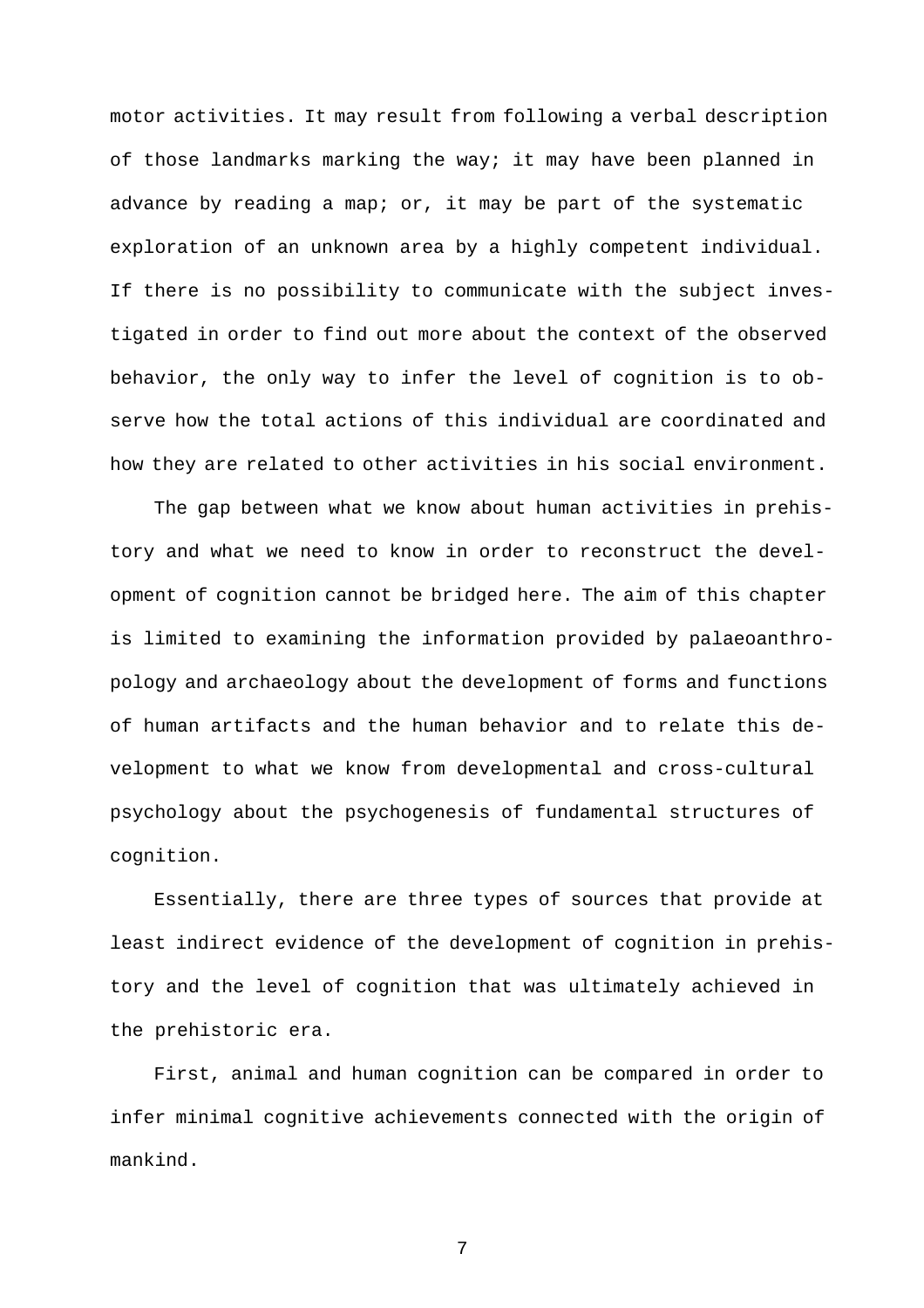Second, the cognition of extant indigenous people living without contact to modern civilization under conditions comparable to those of prehistoric times can be studied and can be related to the corresponding prehistoric periods.

Third, the earliest written documents of mankind can be studied in order to determine the level of cognition at the end of the prehistoric period that made the transition to literacy possible.

What follows will essentially be a critical survey of conclusions that can be drawn from such studies. A critical survey seems all the more neccessary since discussions among anthropologists about what can be concluded from the palaeoanthropological findings with respect to the development of cognition are ongoing, for instance the discussion on the origins of symbols (Byers, 1994; Bednarik 1995). These discussions, however, rarely include psychological research in general and genetic epistemology in particular.

### Origin of human cognition

#### The Paleolithic Period

Leaving aside the development of our proto-human ancestors, human development in prehistory covers roughly the time-span from the first appearance of man about a million years ago up to the occurrence of the first writing systems around 3,000 B.C. Most of this vast period belongs to the so-called Paleolithic, ending about 8,000 B.C.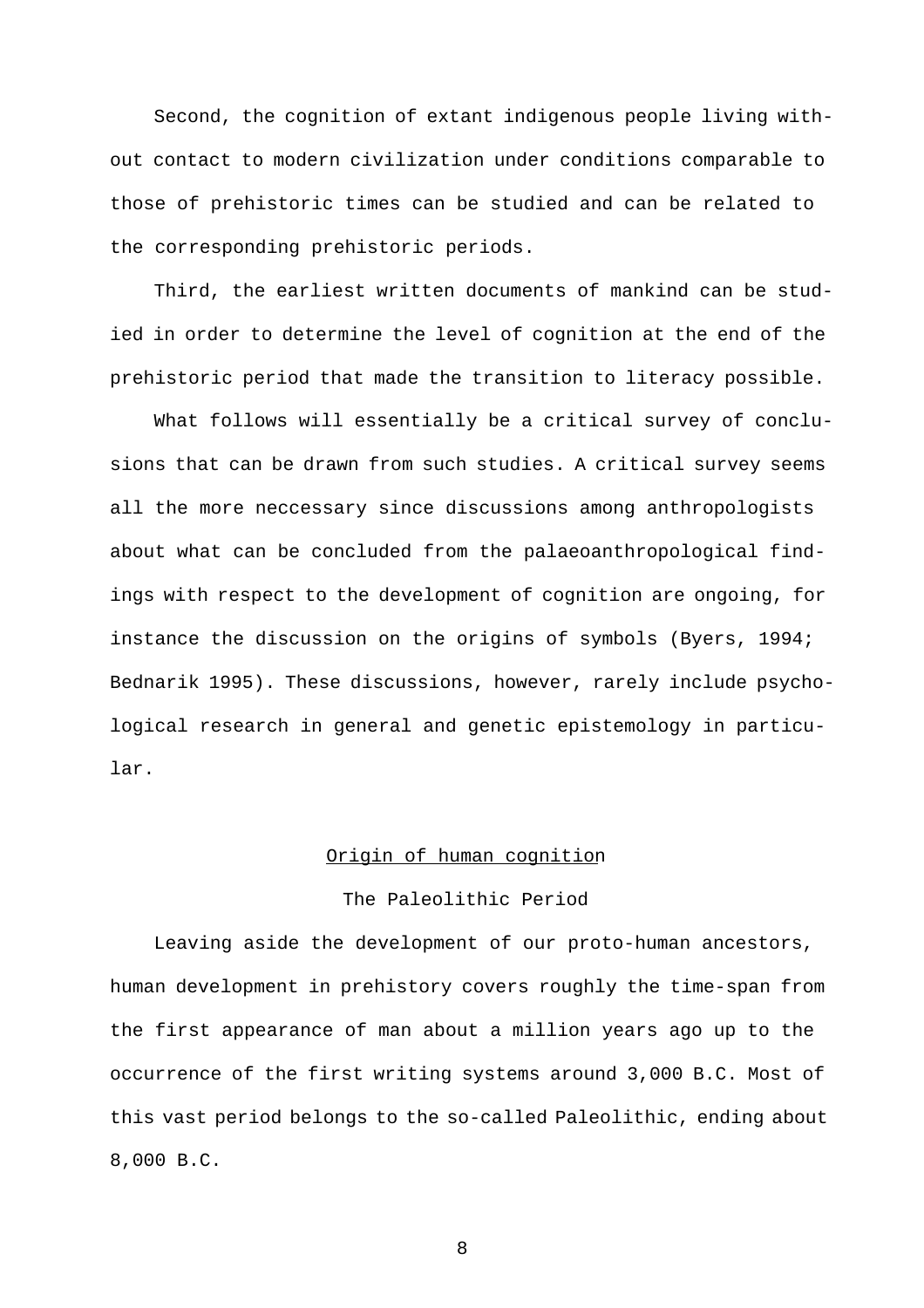Although there is no clear-cut distinction between proto-human primates and early hominids, considerable agreement exists about the essential characteristics of human culture that developed in the Paleolithic Age. The production and use of tools, on the one hand, and the emergence of language as a developed means of communication, on the other, are believed to mark the difference between animals and human beings.

Throughout the Paleolithic, man was a hunter and food gatherer producing tools of which only those made of stone, bone and antler have survived. In general, these tools developed gradually from a few all-purpose tools at the beginning of the Paleolithic Age to a great variety of highly specialized and sophisticated instruments for specific purposes at the end. In the Upper Paleolithic Period which covers approximately the last 100,000 years of the Paleolithic, regional stone tool industries emerged and basic techniques of drawing, modelling, sculpure, and painting were developed.

#### Comparison with animal intelligence

Given this overall picture of the Paleolithic, some obvious conclusions can be drawn concerning the level of cognition associated with the emergence and development of the human species.

Humans in the Paleolithic were surely equipped with at least those cognitive prerequisites based on sensory-motor skills that make up the intelligence of primates. This should warn us against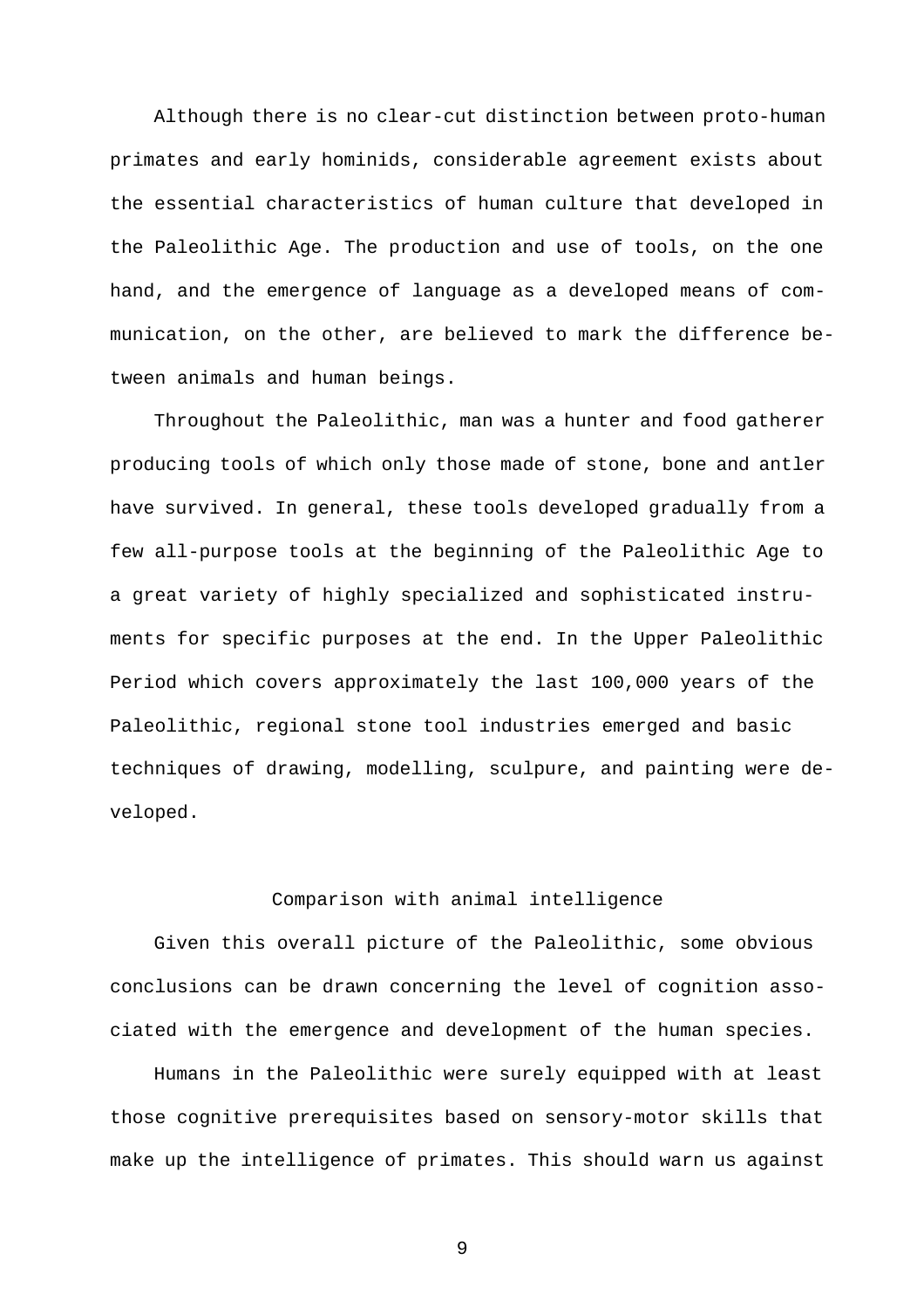a careless application of human psychology. The success of Paleolithic man to survive even under extremely harsh living conditions, and his superiority to the animals he was hunting is not necessarily an indication of specific human cognitive abilities.

Let us take spatial orientation as an example (Pick, 1983). Certain cognitive structures relative to spatial relationships and their representation in gesture, language and other external tools of orientation are so fundamental components of human cognition that they seem to be a necessary prerequisite of those activities attested for the Paleolithic humans. It is known, however, that animals may also exhibit an extremely sophisticated performance in spatial orientation (Ellen & Thinus-Blanc 1987). The behavioral mechanisms available to them in their spatial orientation are not only based on simple adaptation to cues and stimuli. On a higher level of cognitive organization, animals also exhibit rule-governed behavior. They adapt to problems using alternative strategies such as "change-after-success" or "stay-after-success" depending on how food supply varies at different locations. Many animals show intelligent spatial problem solving based on some kind of cognitive map representing spatial relations. Such mental representations of spatial relations depending on past experience make animals capable of rearranging the patterns of their orientation behavior, taking short-cuts in complex spacial arrangements, choosing between alternative routes for reaching a certain goal, etc. Primates seem even to be able to decode spatial rela-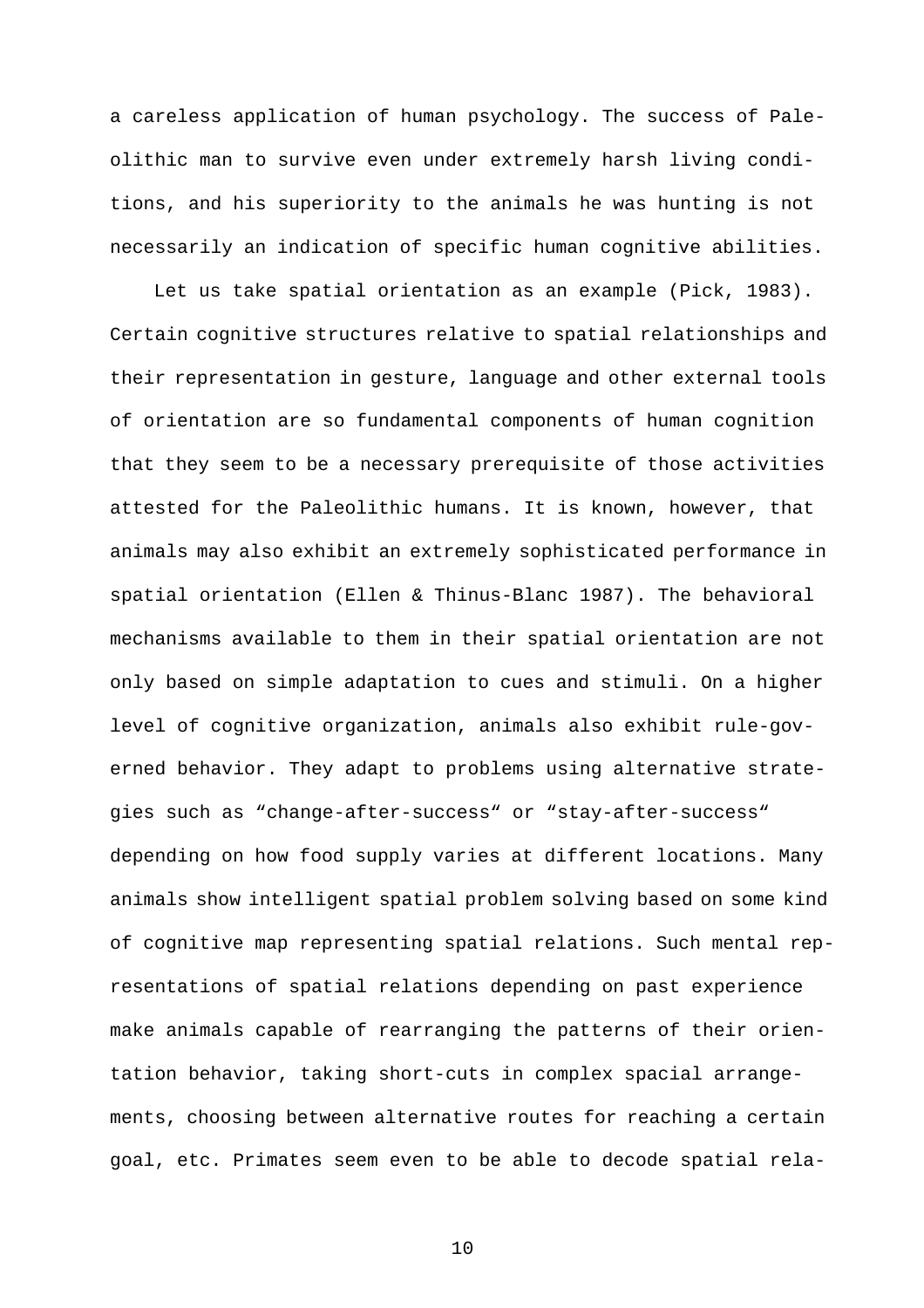tionships from spoken human language and to communicate such relationships by gestures, deliberately produced trails, learned symbols, etc. (Savage-Rumbaugh et al., 1993; see also her chapter in this volume). In order to decide whether certain activities of Paleolithic humans show any characteristics of typical human cognition they have to give evidence of cognitive preconditions which according to our knowledge are qualitatively different from what we know about such intelligent behavior of animals.

# Indications of human intelligence

Cognitive prerequisites of human activities which exceed the capabilities of animal cognition can indeed be inferred even from the scarce information we have. Neither the ability to communicate information by some kind of language precursor nor the skill necessary for the use or even the production of tools are beyond the cognitive capabilities of animals. Rather, the continuous transmission of knowledge from one generation to the other is the necessary prerequisite of the development of a human language with socially transmitted meanings and of the enduring improvement of the stone implements over the millennia of the Paleolithic era.

Such a transmission constitutes human cultural development. At least in its developed form, it presupposes powerful means of communication such as human language which is assumed to have emerged in the Paleolithic together with the development of tools (Byers 1994; Wallace 1989). While the development of such means of com-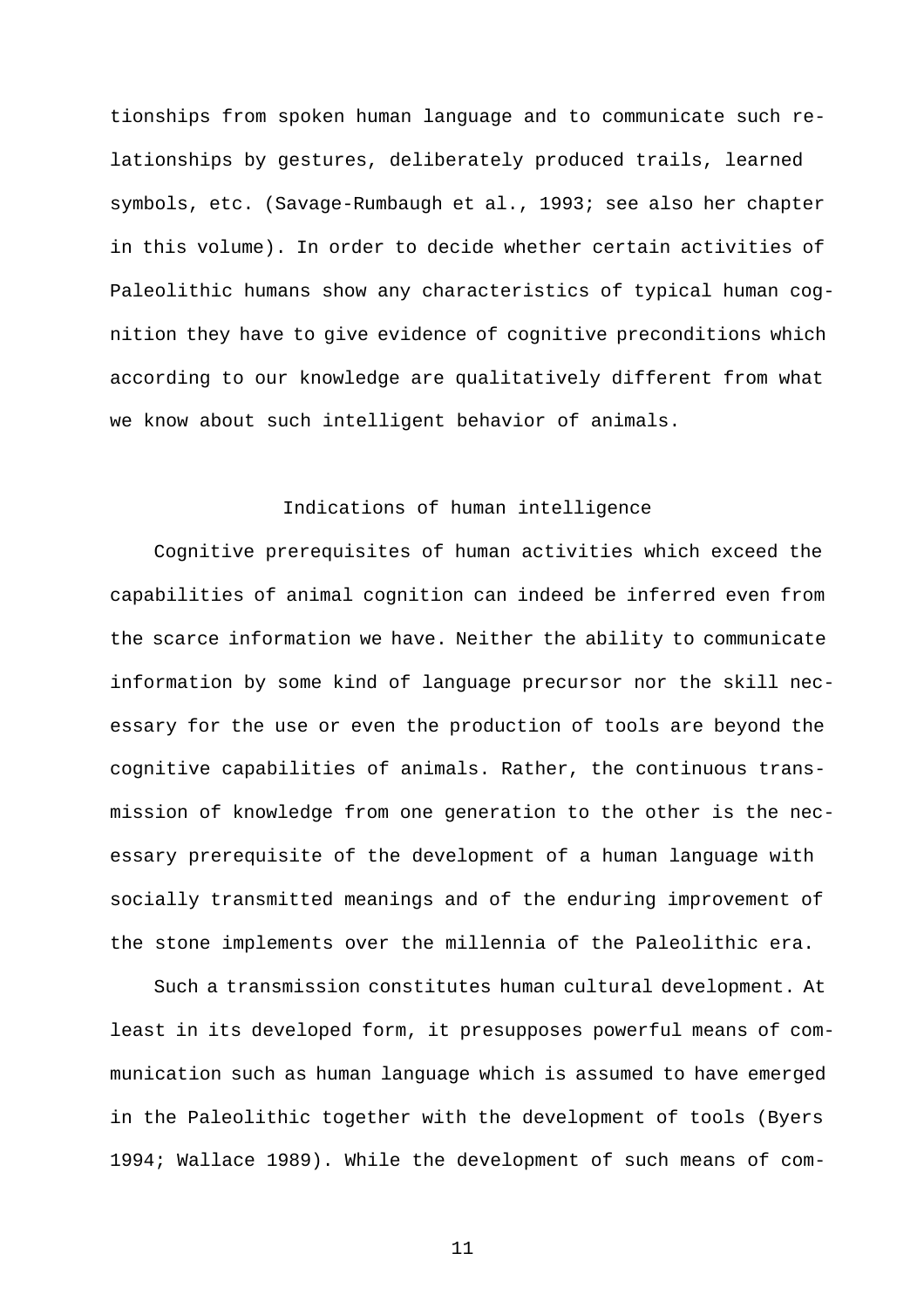munication as language and its presumable precursors in facial expressions, body language, and vocalizations such as screams and cries can only be indirectly inferred from Paleolithic remains (Armstrong et al., 1994; Bateman et al., 1990; Davidson and Noble, 1989), so-called Paleolithic art provides evidence of various kinds of pictography and symbolism in the Upper Paleolithic Period. Paleolithic art is expressed in artifacts such as decoration, pictography, personal adornment, graves, sacrificial goods, modeled figurines, and cave paintings. These indications of the representation of mental constructs lead to the conclusion that the development of tools was indeed accompanied by an evolving ability to make use of symbolic representations.

### Emergence of preoperative thinking

Now, this is exactly what one would expect from the perspective of genetic epistemology. It is precisely the development of the symbolic function at the preoperational stage of the growing child at about the age of two years that inaugurates the ontogenetic bifurcation into independent developmental paths of animal and human cognition. According to Piaget, at about this age human children— —contrary to young primates——achieve the ability not only to react to the signals of sensory-motor intelligence which represent for the subject simply a partial aspect of the object indicated, but also to decode the symbols and signs and distinguish them from the objects themselves. The symbolic function constitutes preoperative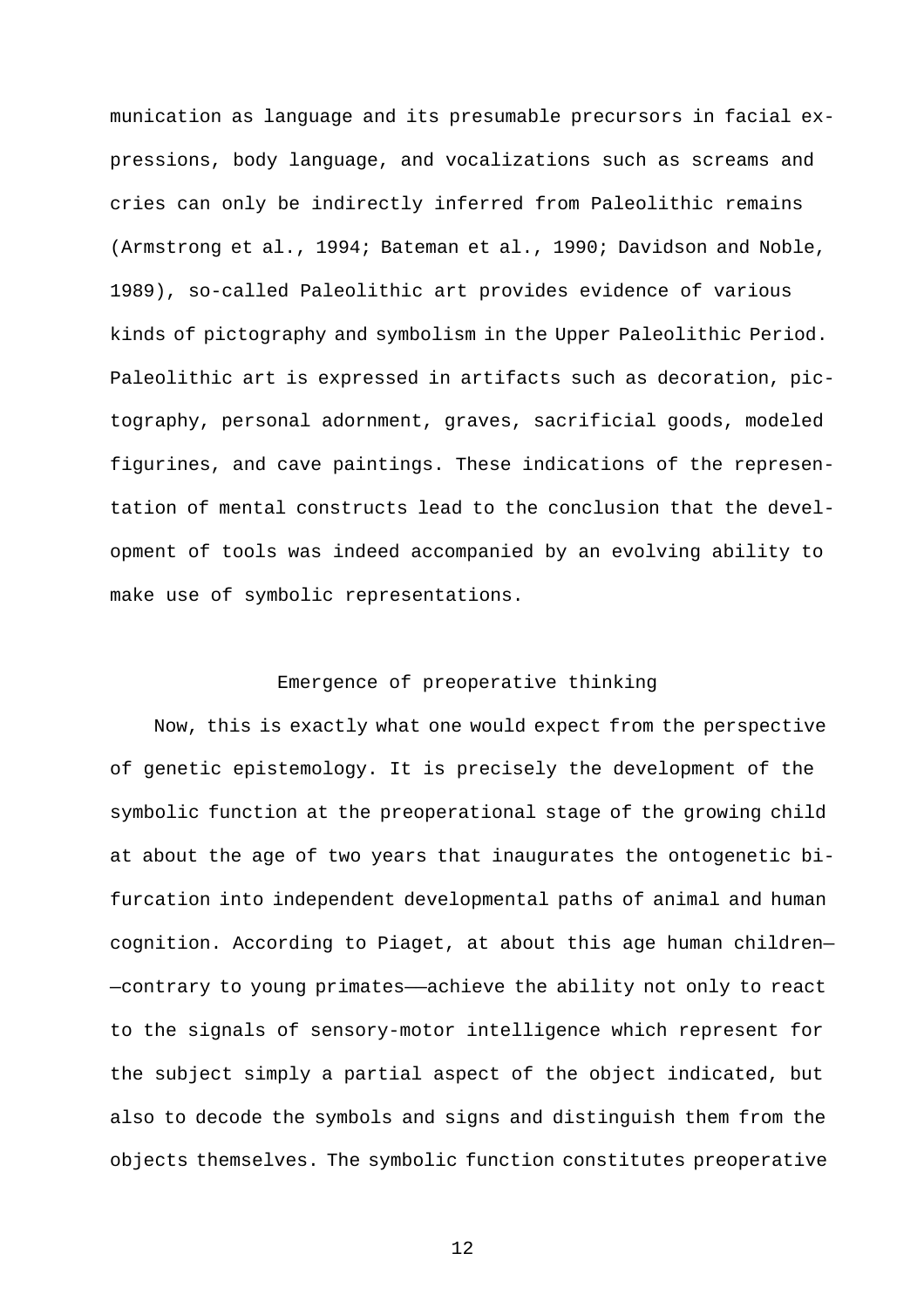thinking and leads to preconcepts that are the notions attached to the symbols and signs.

The development beginning with animal reactions to signals emitted by their environment and concluding with the creation of symbolism in the Upper Paleolithic Period resembles this transition to preoperative thinking. While animal cognition is essentially based on individual experience, Paleolithic art seems to indicate that at the end of the Lower Paleolithic Period symbols and signs were deliberately used to transfer socially transmitted meanings. The difference due to reflection is recognizable when— as in the case of cave paintings——the symbols and signs cannot have been produced without a conscious discrimination of the symbols and their meaning.

Cognitive development in the long Paleolithic Period can, therefore, be characterized as the transition from sensory-motor intelligence to preoperative thinking based on the development of the symbolic function.

#### Operative thinking at stone age level?

Paleolithic art, however, also contains certain elements which are suggestive of arithmetical and geometrical cognition and have sometimes been interpreted as indications of a higher developmental level of cognition than the level of preoperative thinking.

The paintings in the cave of Lascaux, for instance, which have been dated by carbon-14 analysis to about 14,000 B.C., depict pri-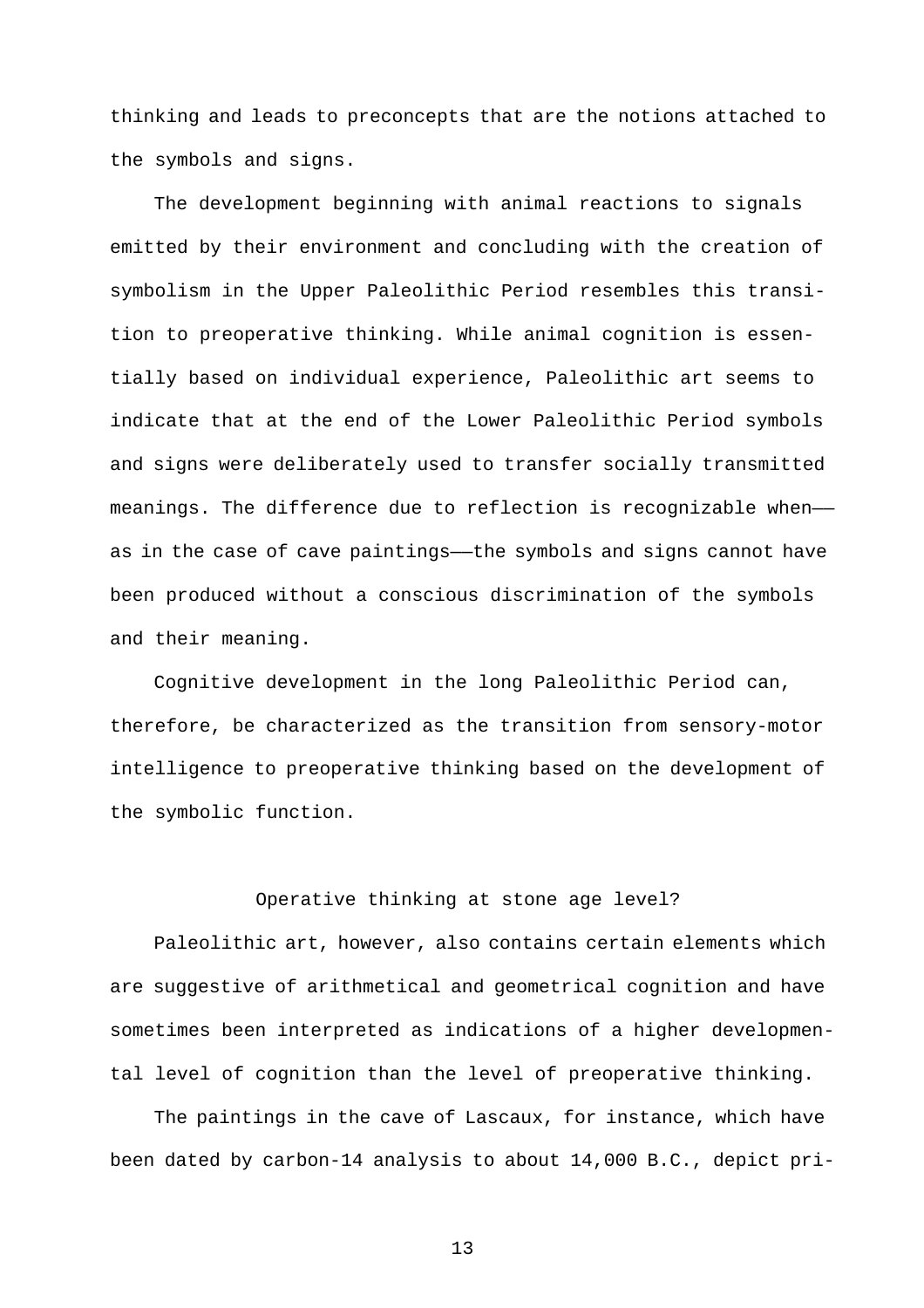marily animals hunted at that time, but also contain some simple drawings composed of straight lines and sequences of dots which may be interpreted as abstract geometrical figures and early numerical representations. However, if as has been proposed the drawings depict traps, then the regular shapes are not the result of any geometrical construction or conceptualization, but simply depict artifacts which as a result of material constraints result in rectangular shapes. And if, as one might conjecture, the series of dots represent the number of animals hunted in a one-to-one correspondence, these dots are still only representations of animals and not representations of numbers. This interpretation of the dots as symbols for objects and not as a representation of numbers is strongly supported by the fact that the dots lack the regular structuration characteristic of all counting sequences.

Another archaeological find believed to constitute an example of early arithmetical activity is a notched bone tool handle excavated at the Mesolithic site of Ishango. The implement is dated to about 7,000 B.C. It shows three sequences of grouped notches. The groups of the first of these sequences contain 3, 6, 4, 8, 10, 5, 5, and 7 notches, the groups of the second contain 11, 13, 17 and 19 notches, and the groups of the third contain 11, 21, 19 and 9 notches. There is no obvious, simple regularity in these numbers. The excavator, Jean de Heinzelin, admitted that the grouping might be fortuitous (de Heinzelin 1962). Nevertheless, he offered the interpretation that the notches were deliberately planned and may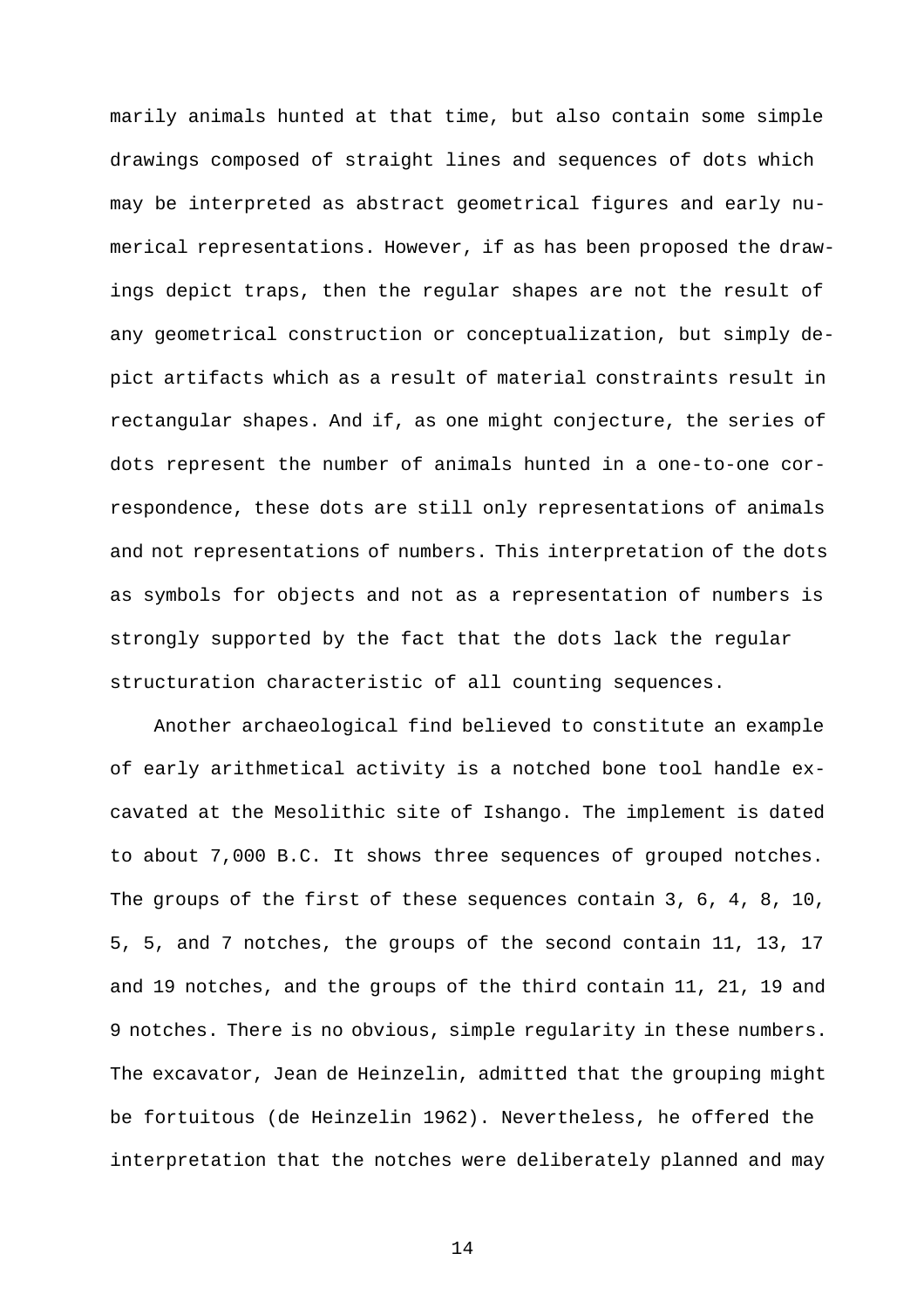represent an arithmetical game. He further argued that if so the tool provides evidence of the use of a decimal system and of the knowledge of duplication and of prime numbers. Alexander Marshack (Marshack 1972) also assumed that the notches were consciously prepared notations, but offered an alternative interpretation. According to his opinion, based on an analysis of how the notches were carved, the groups can further be subdivided and thus turn out to be astronomical records representing the lunar cycle.

The evidence is weak for both interpretations because the sequences of notches offer no evidence of even the minimal requirements of signs representing arithmetical notations; they do not exhibit the typical regular structure of counting series.

Missing evidence of typical structures of counting sequences does not, of course, prove that such cognitive constructions did not exist in early prehistory. Counting techniques are usually based on language or gesture that do not leave traces in the archaeological records. However, as we know from extant pre-literate cultures, even the existence of counting techniques does not necessarily indicate an operatory concept of number. Only an analysis of the use of such techniques allows us to draw conclusions with regard to the level of cognition involved.

We must conclude that with this evidence there is no sufficient justification for the alleged arithmetical activities of man in the Paleolithic Period. Neither the implements that survived from the Paleolithic nor Paleolithic art provide evidence to support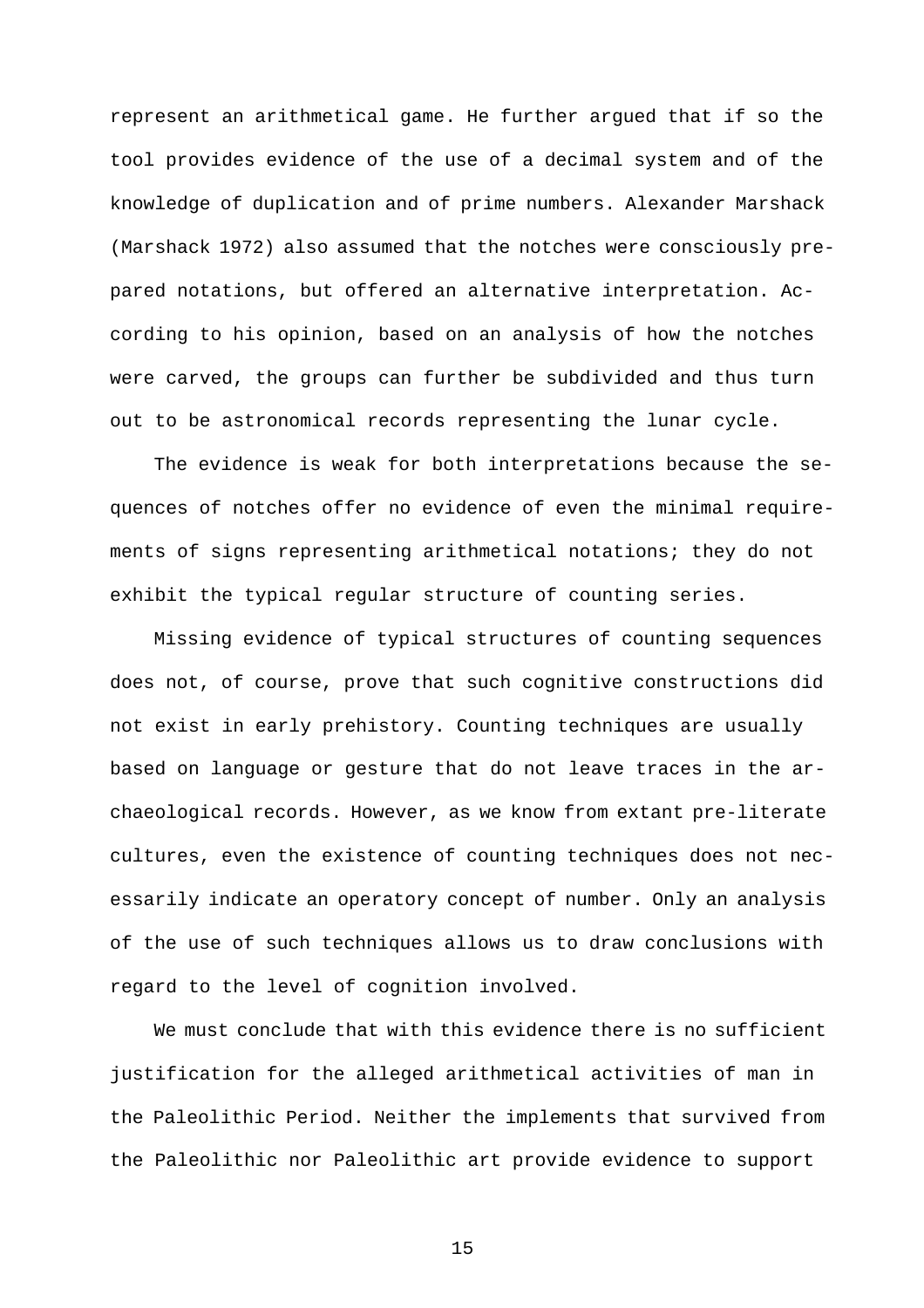the assumption that a level of cognition higher than the level of preoperative thinking was achieved at that time.

### The Neolithic Revolution

Within the following time period up to the end of prehistory there were at least two major changes in human social organization: the so-called Neolithic Revolution around 8000 B.C. and the Urban Revolution beginning about 4000 B.C.

The Neolithic Revolution was brought about by the transition from food gathering to life in stable settlements. This revolution probably resulted in a dramatic population increase, and it was accompanied by several innovations which must have had a cognitive impact: techniques for building dwellings, the cultivation of land, animal domestication, the invention of tools like the hoe and later the plow, the development of food preparation techniques such as baking and brewing, the development of weaving techniques, as well as the use of clay and the production of pottery, developing into a striking variety of regionalized and successive styles of painted pottery. There are, furthermore, indications of early forms of trade, in particular the dispersion of luxury objects like shells into areas far away from their places of origins and the distribution of tools such as stone axes manufactured at the source of the stone. At the end of the Neolithic Period, flint and other stone tools were gradually replaced by copper and, eventually, bronze implements.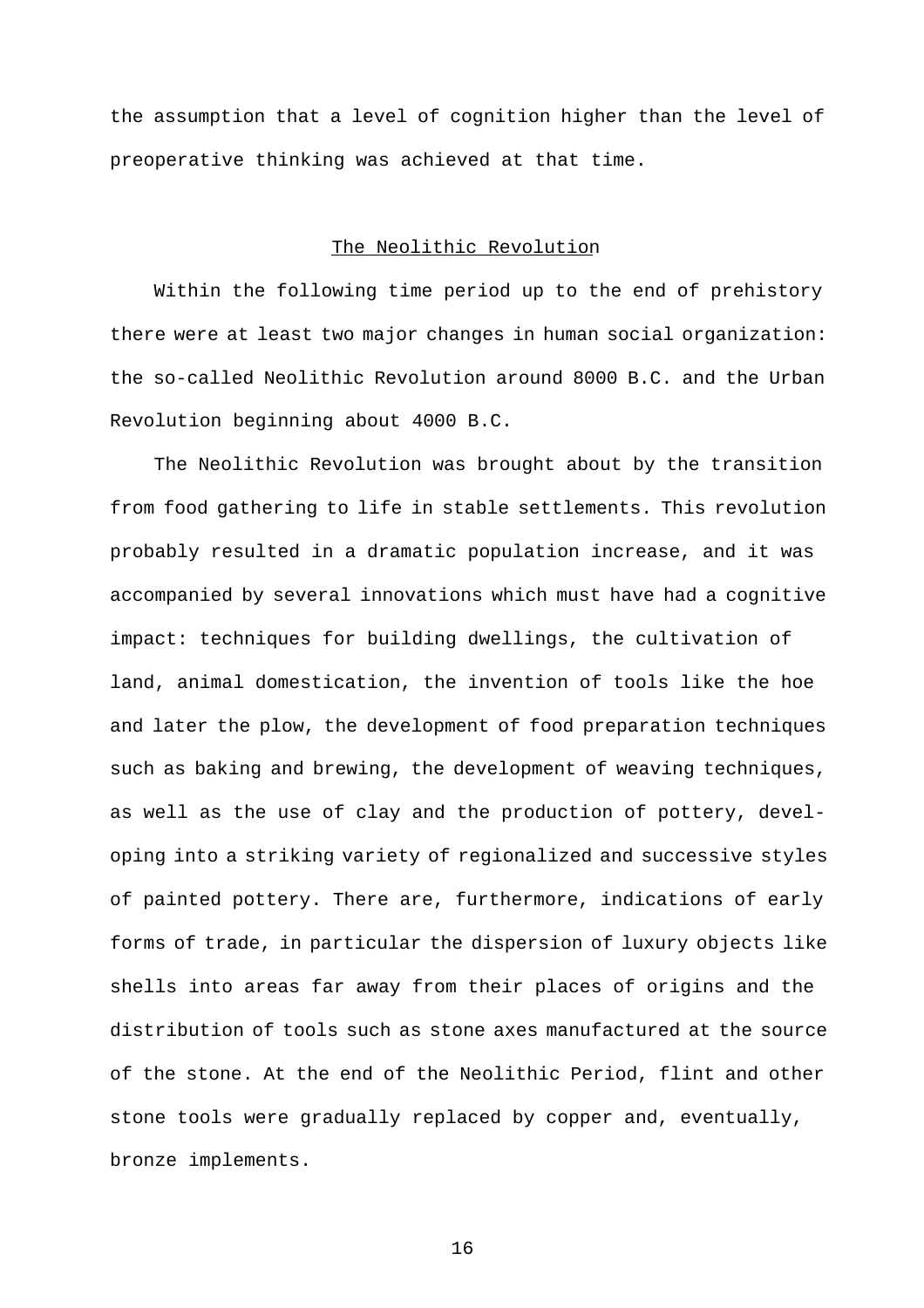This brief survey of Neolithic innovations makes evident that it is this period that shows the closest resemblance with what we know from extant indigenous cultures at a stone age level. If, therefore, Piaget's assumption is correct that cognition in such cultures does not exceed the preoperative level, then the Neolithic Revolution in spite of the material progress did not fundamentally change the level of cognition achieved at the end of the Paleolithic Period.

#### The Urban Revolution and the emergence of cognitive tools

The second change, the so-called Urban Revolution, is indicated by the emergence of large, i.e. the early cities, the differentiation of the population into spezialized occupational groups, the stratification of the society into social classes with different access to resources, and the emergence of monumental architecture. This process of urbanization was a long-term consequence of the achievements of farming. Intensive agriculture produced a surplus which made possible the proliferation of administrators and specialists, freed from primary subsistence activities. Urbanization emerged in the Near East in the 4th millennium B.C. and approximately at the same time in Egypt, in the Indus valley in the 3rd millennium B.C., in China probably in the 2nd millennium B.C. and in the New World in the first millennium B.C. From these centers urbanization spread into the surrounding regions, in particular into Europe and across Asia.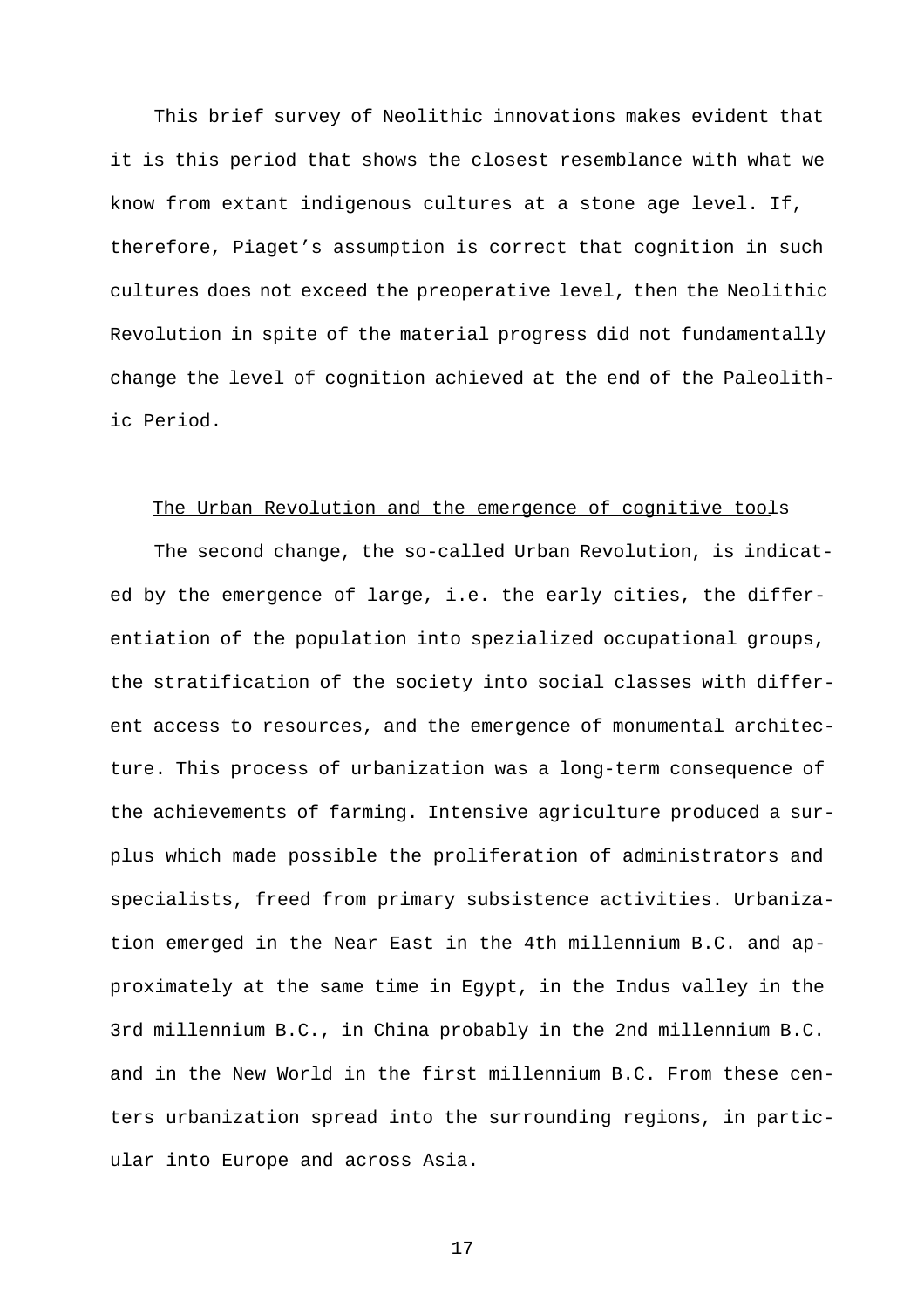This Urban Revolution as a process of transition from a Neolithic village farming society to the first centralized settlement patterns of the late Neolithic and early Bronze Age was quite different from the earlier Neolithic Revolution. The Neolithic Revolution was an advance in man's control of his environment, the Urban Revolution primarily changed human relations by a transition to a vastly greater complexity of patterns of social organization. These social patterns no longer resemble social structures known from extant pre-literate cultures. Thus, we can only refer to archaeological data in order to understand the transition from the Neolithic period to early civilizations.

The extensive excavations in Mesopotamia and in Iran are of particular importance for the study of this urbanization process. They show that urbanization began in prehistory a considerable time before the invention of writing (Algaze, 1989; Nissen, 1988). In the Late Uruk Period in the 4th millennium B.C., the culture of Mesopotamia and the surrounding areas already differed fundamentally from that of Neolithic villages. Urban centers with a highly developed division of labor and social stratification emerged. Remnants of representative buildings in the city centers attest to the existence of temples and palaces which were the administrative centers of a redistributive barter economy. A sophisticated apparatus of officials organized the deployment of labor and supervised the distribution of the products of labor collected in central storehouses.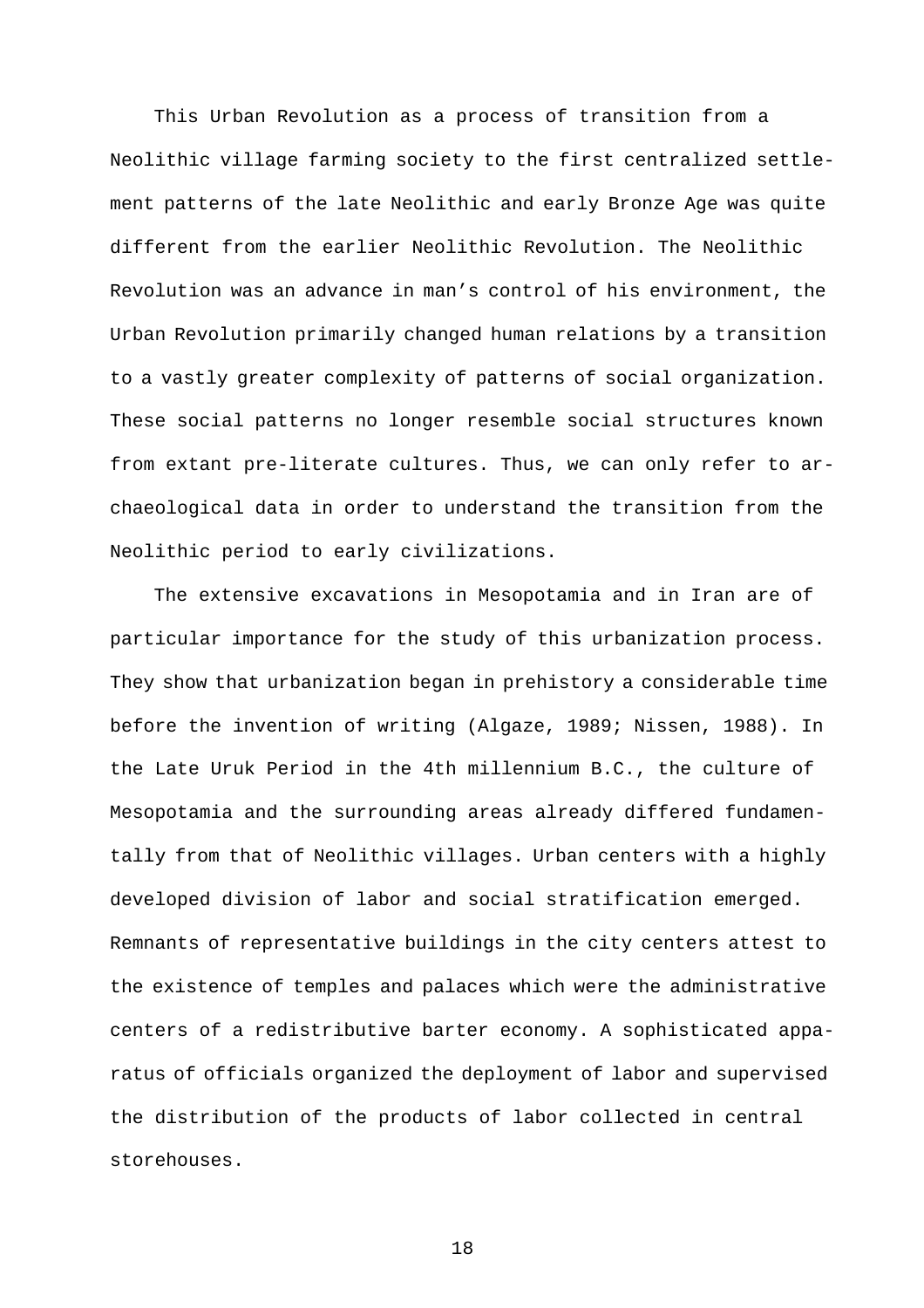## The development of cognitive tools

The administrative tasks associated with this type of economy could not be accomplished without administrative aids for the qualitative and quantitative control of the economic resources. Contrary to earlier developments in prehistory, the process of urbanization was, therefore, closely associated with the development of genuine cognitive tools which have at least partially survived (Nissen 1988; Nissen et al., 1993). Standardized containers, stamp seals which were pressed into clay surfaces and later cylinder seals which were rolled over the surface of clay objects before they were dried or baked, containers supplied with sealed stoppers or with sealed bullae, signs with numerical meanings, but most importantly a special kind of clay symbols with simple geometric shapes (sphere, cone, pellet, tetrahedron, cylinder, etc.), which were apparently used, among other things, as counters to record quantitative data, served the registration and symbolic representation of economic goods and the designation of those who controlled them (Schmandt-Besserat, 1992). These tools offer evidence of a development of cognition which has no parallel in extant pre-literate cultures.

The clay symbols had probably the greatest cognitive impact. Their function is attested to by the fact that combinations of such clay symbols were sometimes kept in closed and sealed clay spheres— —apparently for the purpose of preventing the manipulation of the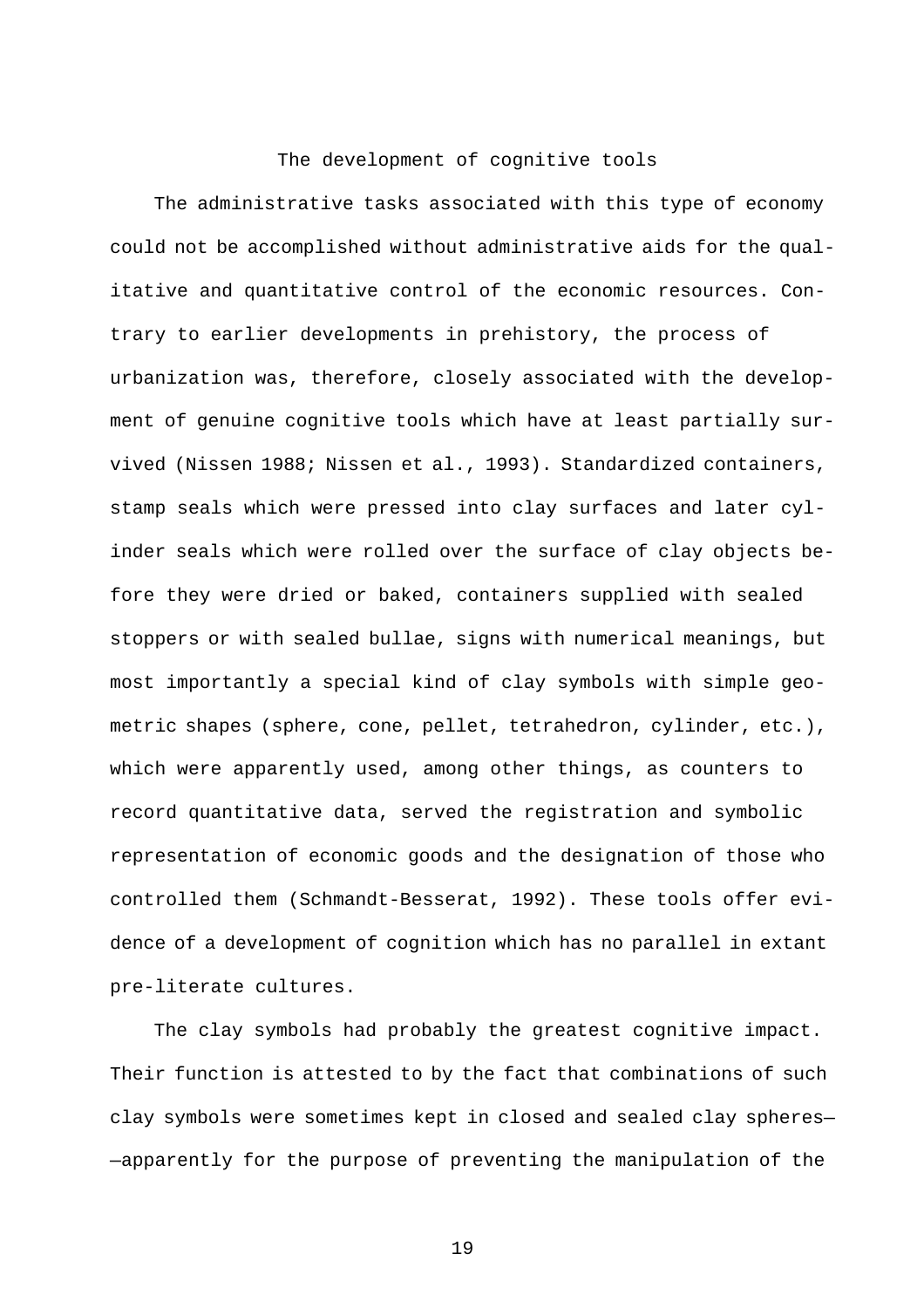encoded information. Some of these clay spheres exhibit impressions on their surfaces. These impressions generally correspond in type and number to the clay symbols inside the spheres. They can easily be identified as precursors of the numerical signs of the later writing systems. Furthermore, numerous clay tablets——the socalled preliterate numerical tablets——which bear seal impressions together with such impressions can also be dated to the period shortly before the invention of writing (Englund, 1994; Schmandt-Besserat, 1981).

## The invention of writing

Around the last century of the 4th millennium a system of pictographs was added to these symbolic means of representation. The introduction of such pictograms is generally considered to be the actual invention of writing. This is, however, merely a matter of definition. It seems that, at least in the beginning, these pictograms did not serve to write down spoken language but exclusively served the purpose of bookkeeping (Nissen et al., 1993). Two different systems of this kind of archaic writing systems emerged in the Near East in quick succession, the so-called proto-cuneiform and the proto-Elamite archaic writing systems. Soon afterwards if not simultaneously, a third system of writing, the Egyptian system, was developed—unfortunately, however, the evidence from the early period of this system is sparse, so that it is difficult to draw conclusions with regard to the cognitive processes involved.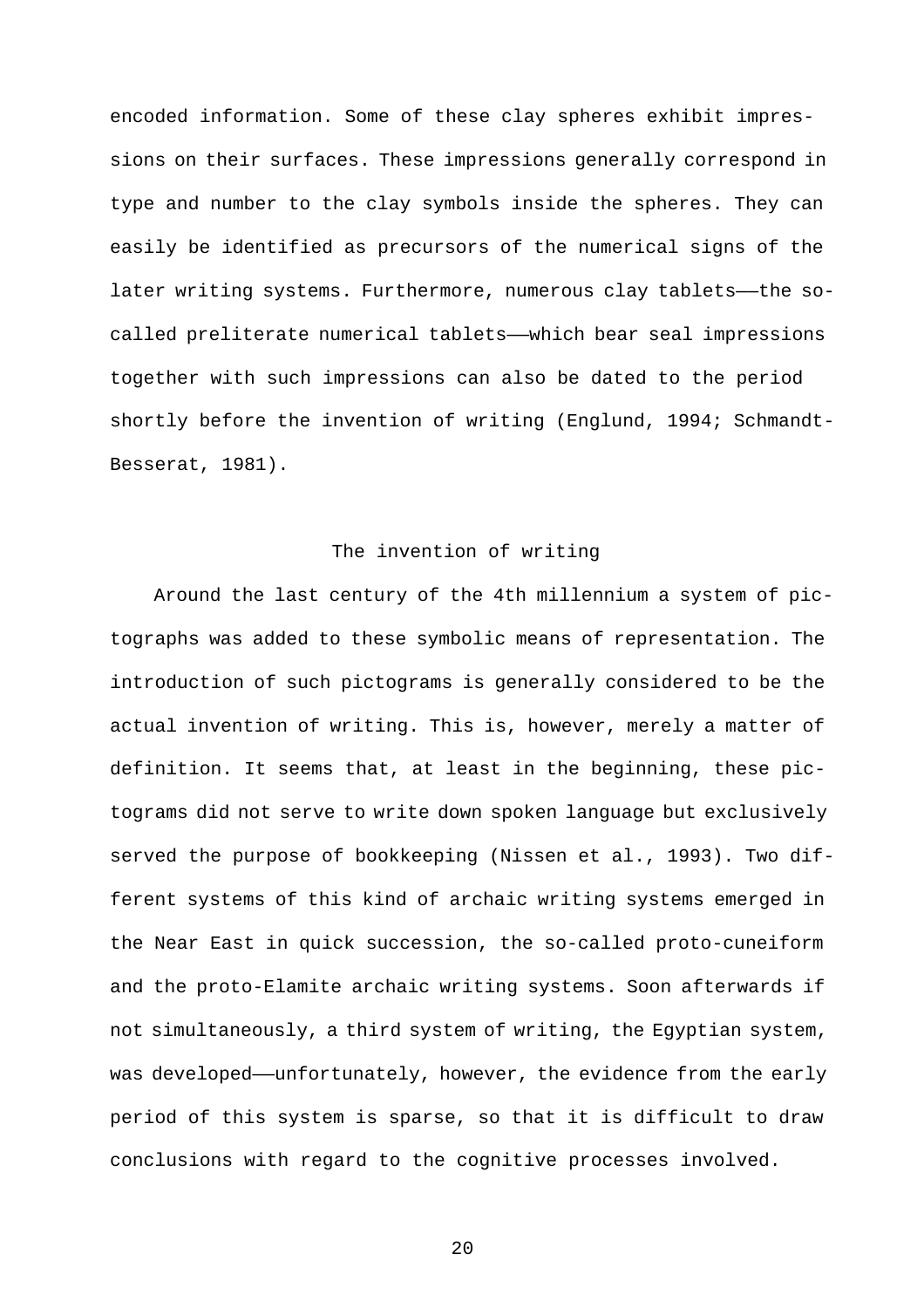The origin of the other two systems, however, can fairly well be studied based on the extant sources. Each system contained more than 1,000 different signs with widely standardized notations and conventionally defined meanings.

The more important system is the proto-cuneiform system of southern Mesopotamia, from which cuneiform writing evolved. To date approximately 5,600 clay tablets and fragments with this type of writing have been excavated. The oldest are texts from the IVa layer of the ancient city of Uruk, the most important archaeological site yielding proto-cuneiform tablets (Englund, 1994).

The other system, proto-Elamite writing, which is documented by some 1,500 texts——most of them from Susa, the urban center of a region to the southeast of Mesopotamia——was created somewhat later. It adopted the idea and took over, slightly modified, the proto-cuneiform numerical signs (Damerow & Englund, 1989). The system was used for only a short time.

The oldest tablets displaying a developed system of cuneiform writing date back to around the middle of the 3rd millennium B.C. Cuneiform writing was the first genuine writing system, terminating the long prehistoric period (Nissen et al., 1993).

### The ultimate level of prehistoric cognition

After this brief outline of the transition from the Neolithic Period to early civilizations let us now turn to its cognitive implications in order to answer the question of what level of cog-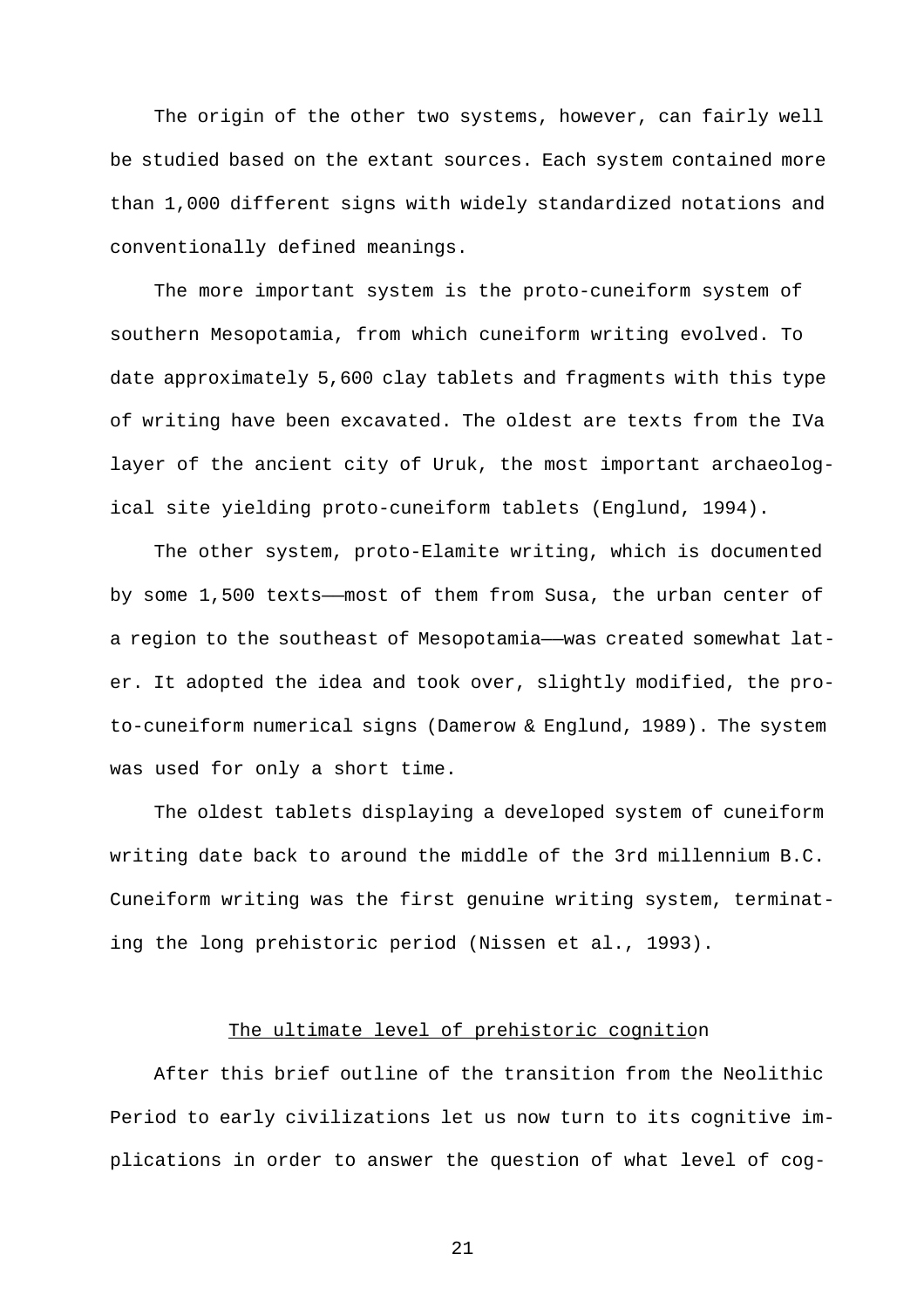nition was ultimately achieved in prehistory.

It has been pointed out already that in the course of urbanization the use of symbolic representations increased dramatically. This development must have been accompanied by a sweeping expansion of the content and form of knowledge. After the invention of writing, we find stratified societies with a highly complex social organization. The cognitive capabilities of leaders and administrators in these societies must have been strikingly higher than those of man in early prehistoric times. These people not only invented the technique of writing but also used developed techniques of measurement and numerical calculation and even early forms of mathematics. Such techniques are usually considered proof of sophisticated operative thinking.

There is obviously a discrepancy between human intelligence at the end of the Paleolithic and in the late Neolithic Period indicating a rapid acceleration of cognitive development within this comparably short time span. At the end of the Paleolithic Period man had achieved the symbolic function. As far as cognition is concerned, this symbolic function was a major achievement of the transition from animal to human intelligence. Nevertheless the simple use of the symbolic function at the end of the Paleolithic, documented by Paleolithic art and symbolism, is not comparable to the sophisticated cognitive techniques which were used after the rise of civilization when writing was invented.

This striking difference between late Paleolithic and late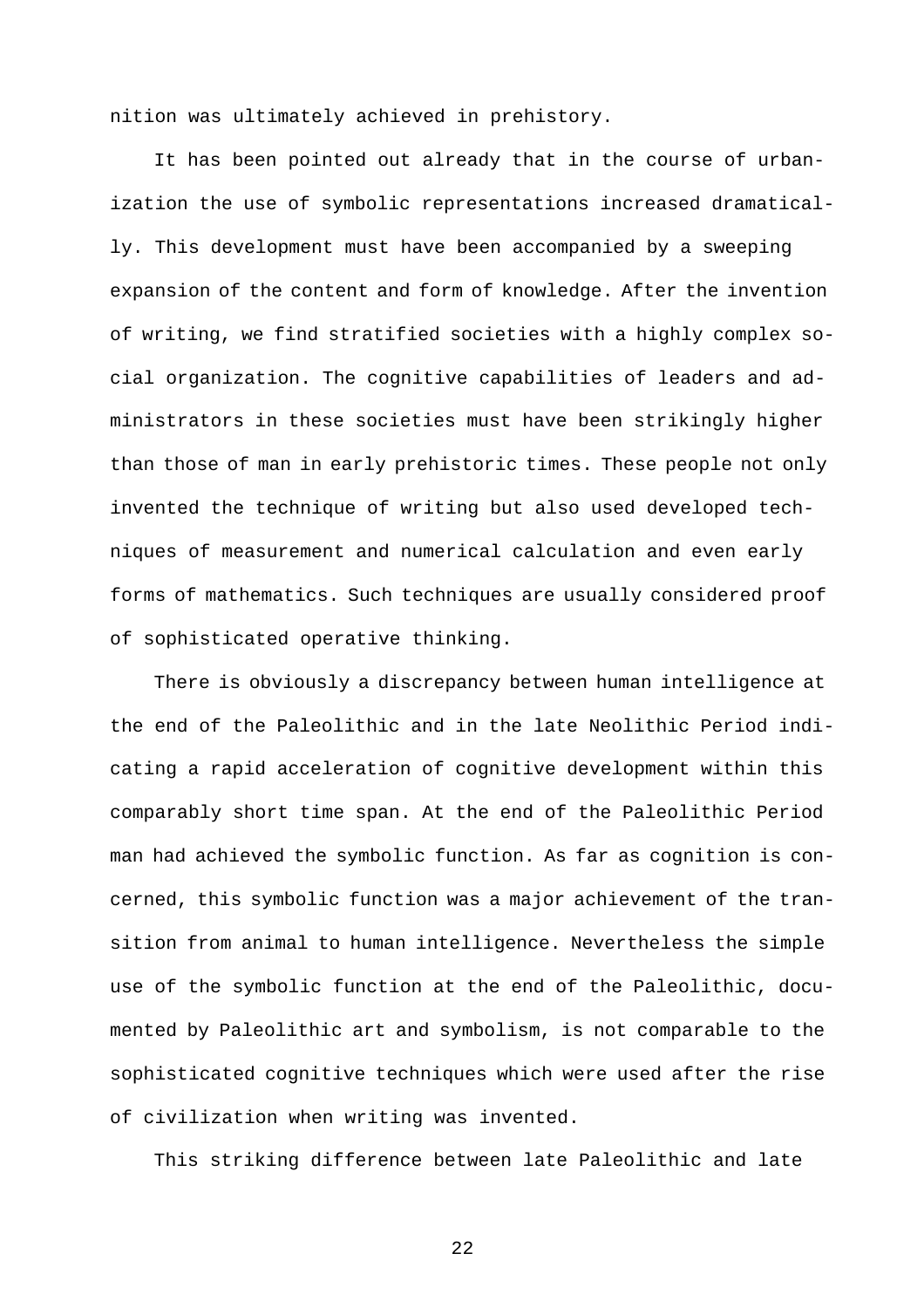Neolithic symbolism raises three questions.

1) What precisely were the new contents and forms of knowledge which are indicated by the new symbolic representations?

2) To what extent do they indicate a level of cognitive development beyond the level of preoperative thinking?

3) Did this higher level of cognition exist earlier or was it a genuine result of the Urban Revolution?

In order to answer these questions we have to study the new symbolic representations in somewhat greater detail.

## Prehistoric tokens and numerical notations

For the incipient phase of the Urban Revolution, our knowledge about the cognitive tools used by the urban adminstration is rather limited. Tokens or pebbles believed to be tokens have been found in archaeological layers that date back well into the Neolithic Period, in some cases as early as the eighth millennium B.C. However, there is no archaeological evidence for relating them from the very beginning to administrative activities. Only finds dating to the 4th millennium provide clear evidence of such usage. Not only did the number and variety of tokens increase considerably, but they were now sometimes kept in those sealed clay envelopes that have provided us with the key to understanding their arithmetical function. Furthermore, numerical tablets——the precursors of proto-cuneiform writing——now occur for the first time. In view of prevailing speculations attributing arithmetical meaning to re-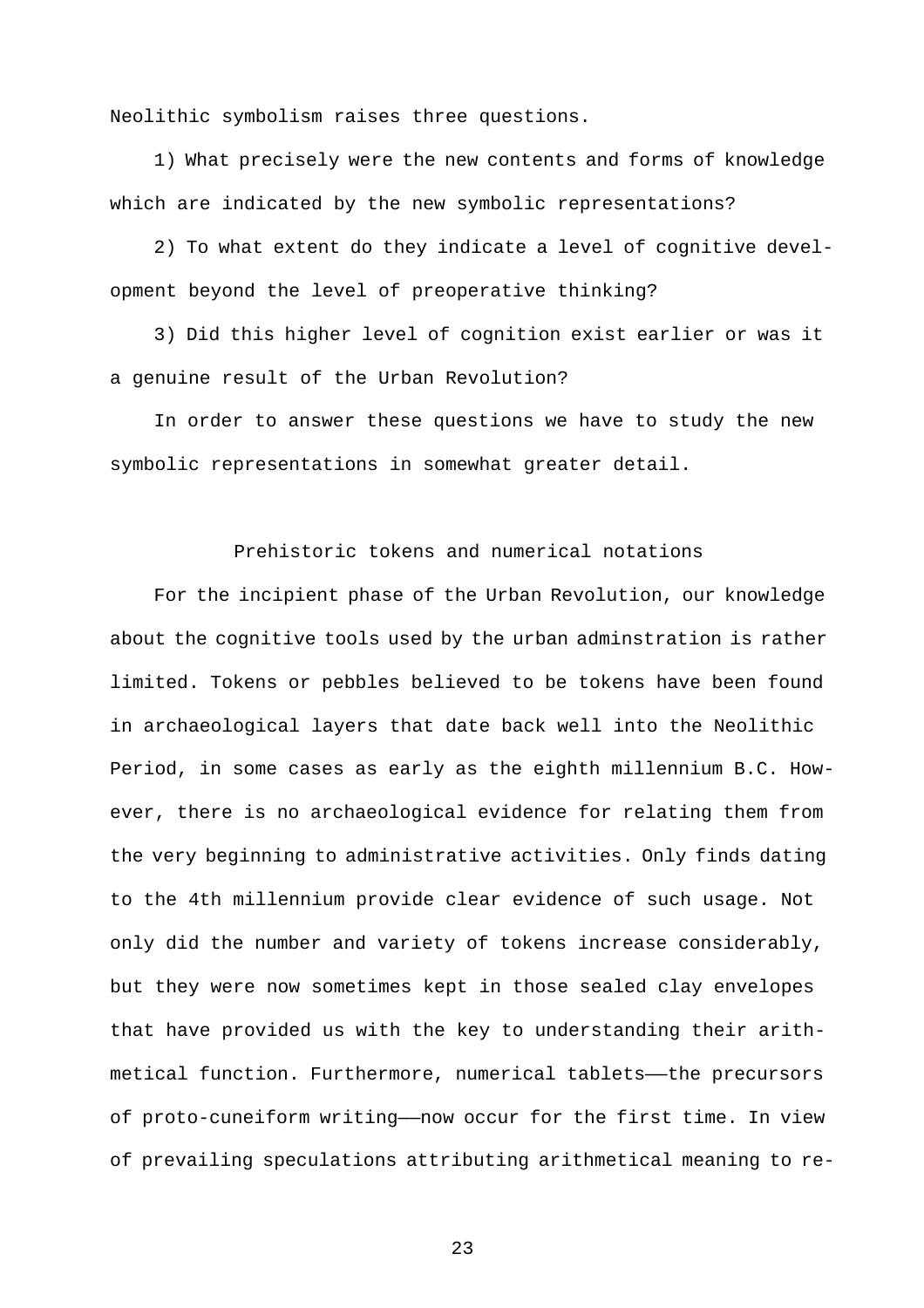petitive Paleolithic and Neolithic patterns, it is worth noticing that the pre-literate combinations of tokens and impressions on clay surfaces from the 4th millennium provide the first reliable evidence of the construction of one-to-one correspondences that eventually resulted in the operatory concept of number.

We get some further clarification of the function of these denotations of quantities in the latest period of prehistory if we compare them with the numerical notations of the later proto-cuneiform and proto-Elamite writing systems. This comparison reveals that the different impressions or tokens already represented measuring and counting units of different kinds and orders found in the later writing systems. However, it also provides indications of a fundamental change of the semiotic function of the signs in the transition from pre-literate to proto-cuneiform and proto-Elamite numerical notations.

Contrary to the numerical signs of the later archaic writing systems, the impressions on envelopes of tokens and the impressions on those numerical tablets that can be dated beyond doubt into the pre-literate period lack the standardization of later numerical notations. Accordingly, all attempts to identify the measuring and counting units represented by the pre-literate tokens and impressions have failed so far (regarding the alleged identifications of Schmandt-Besserat see the critic of Michalowski, 1993). Furthermore, the comparison shows that contrary to later numerical notations the repeated units have not necessarily been converted into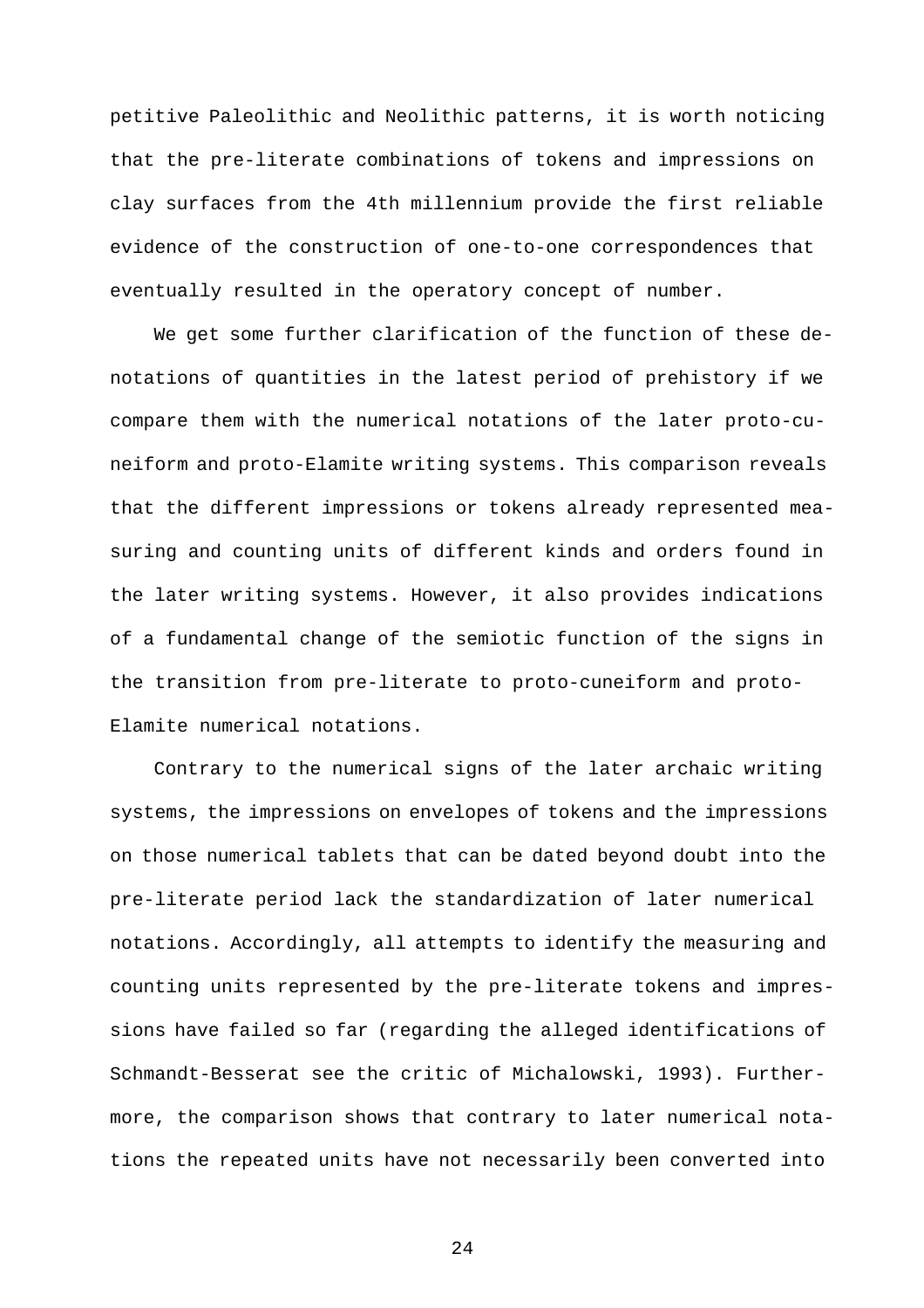higher units. On a tablet from Jebel Aruda dating to the middle of the 4th millennium B.C., one of the signs of the notation is even repeated 22 times (van Driel, 1982).

The lower degree of standardization and of strict adherence to semiotic rules strongly suggests that the signs before the invention of the archaic writing systems did not yet represent abstract measuring and counting units but still represented the real objects or containers which made up the quantities to be represented. They indicate, at least, that the prehistoric token and sign combinations were in a transitional stage between the representation of real objects by one-to-one correspondences to tokens and signs and the representation of quantities by semiotically structured numerical notations.

## Proto-literate numerical notations

Let us now turn to the situation immediately after the invention of writing. The hypothesis of a fundamental change in the symbolic representation of quantities at the end of prehistory receives further support by the results of a analysis of the numerical notations in the proto-cuneiform texts (Damerow & Englund, 1987). These results strongly contradict common expectations. In view of the close resemblance of many of these notations to numerical notations in the later tradition of developed cuneiform writing, it has always been assumed that the numerical signs represented numbers (Falkenstein, 1936; Falkenstein, 1937; Lang-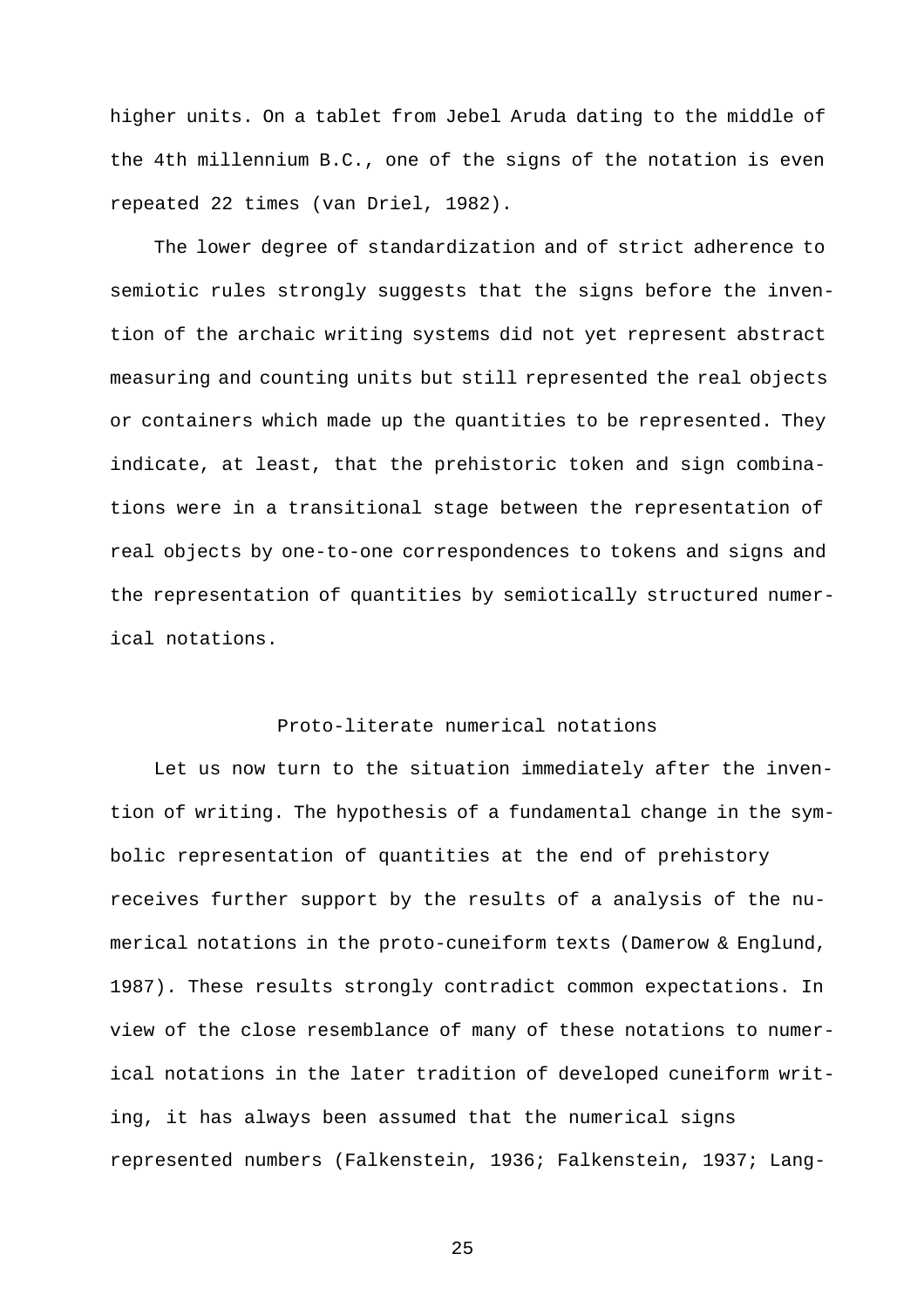don, 1928). Inconsistencies of the interpretation of numerical operations resulting from this assumption were explained by errors of the ancient scribes or by the clumsiness of an insufficiently elaborated notation system.

However, as a result of recent analysis it turned out that the numerical notations in the proto-cuneiform texts follow strictly applied semiotic rules and that the alleged errors of the scribes in fact resulted from the mistaken assumption of modern scholars that they represent numbers and accordingly must have definite numerical values. Contrary to all expectations the proto-cuneiform numerical signs proved to have changed their numerical value depending on the objects they were applied to, and the same turned out to be true for the numerical signs of the proto-Elamite writing system (Damerow & Englund, 1989).

This startling conclusion needs to be explained in some detail. The analysis of proto-cuneiform and proto-Elamite numerical notations showed that the numerical signs represented units of counting and measuring systems with entirely standardized numerical relations between the units. The ranges of these systems from the lowest to the highest units as a rule covered tens of thousands of units and sometimes even more. The precision of many of the numerical notations exceeds what we might consider reasonable limits which might be explained as the result of an exaggerated bureaucracy. At first sight, the oldest written documents of mankind seemed to prove that at the time of the invention of writing a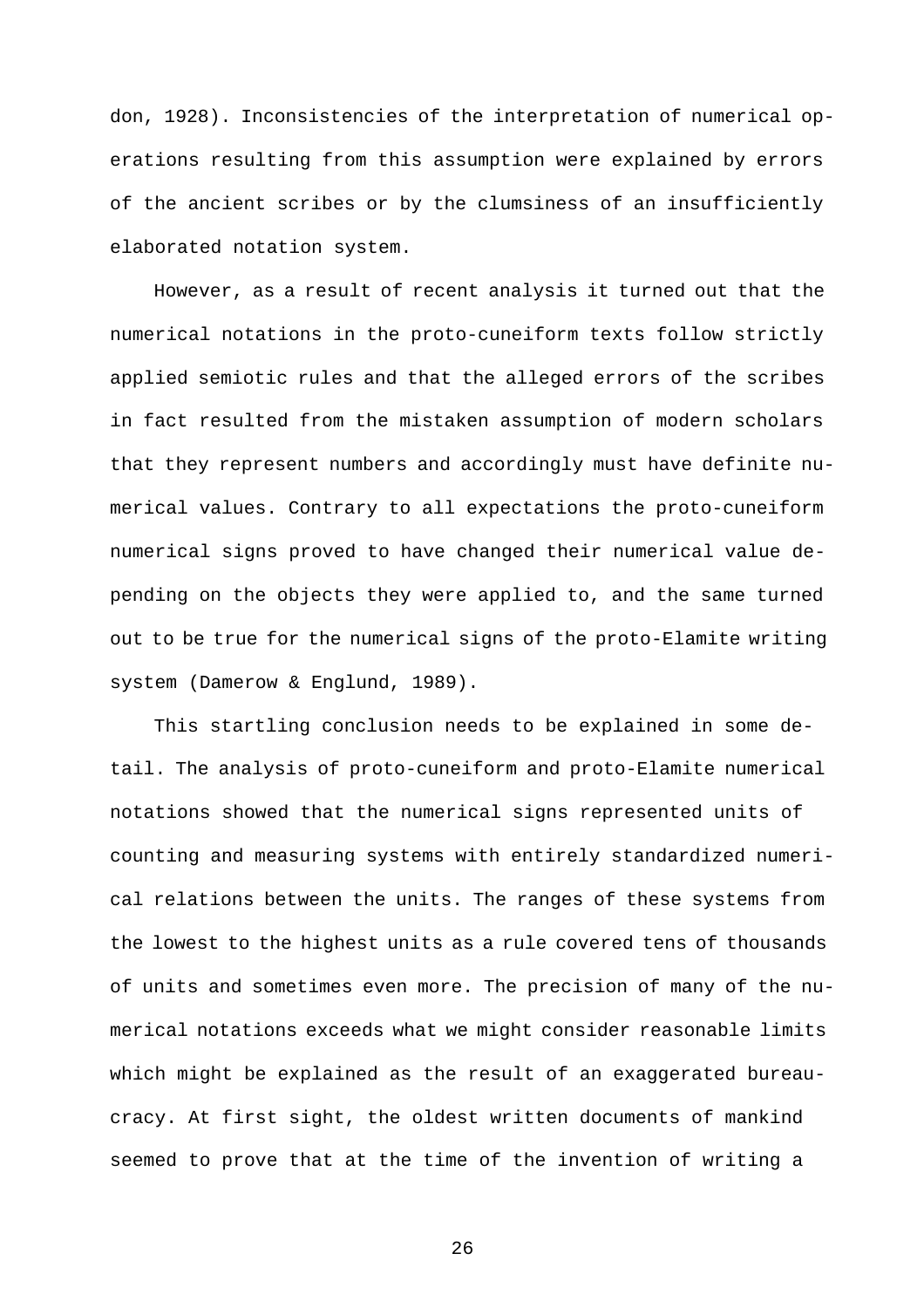fully developed number concept and elaborated techniques for numerical calculations existed.

Closer inspection, however, provided puzzling details. Whereas the same signs were often used to designate units of different metrological systems, the numerical relations between the units varied considerably from one metrological system to the other. Moreover, the meaning of the signs, that is, the conventions by which certain units were represented by certain signs, was determined in one system without taking into account how the meaning was determined in other systems. Thus, the numerical values of the signs were entirely dependent on the system for which they were actually used, that is, on the particular context of their application.

A certain sign (N34; see Damerow & Englund, 1987, 127), for instance, represented a unit that is 60 times smaller than another unit represented by another sign (N45) when they were used in a system for counts of certain discrete objects as, for instance, animals. But the same sign was used for a unit 3 times larger than the other one when they represented certain grain measures (Damerow & Englund, 1987, 136)).

The details of the different numerical sign systems of the archaic texts cannot be discussed here. Despite the ambiguity of the numerical signs, 14 proto-cuneiform and 8 proto-Elamite numerical sign systems could be identified and their fields of application determined. These areas of application turned out to have been mu-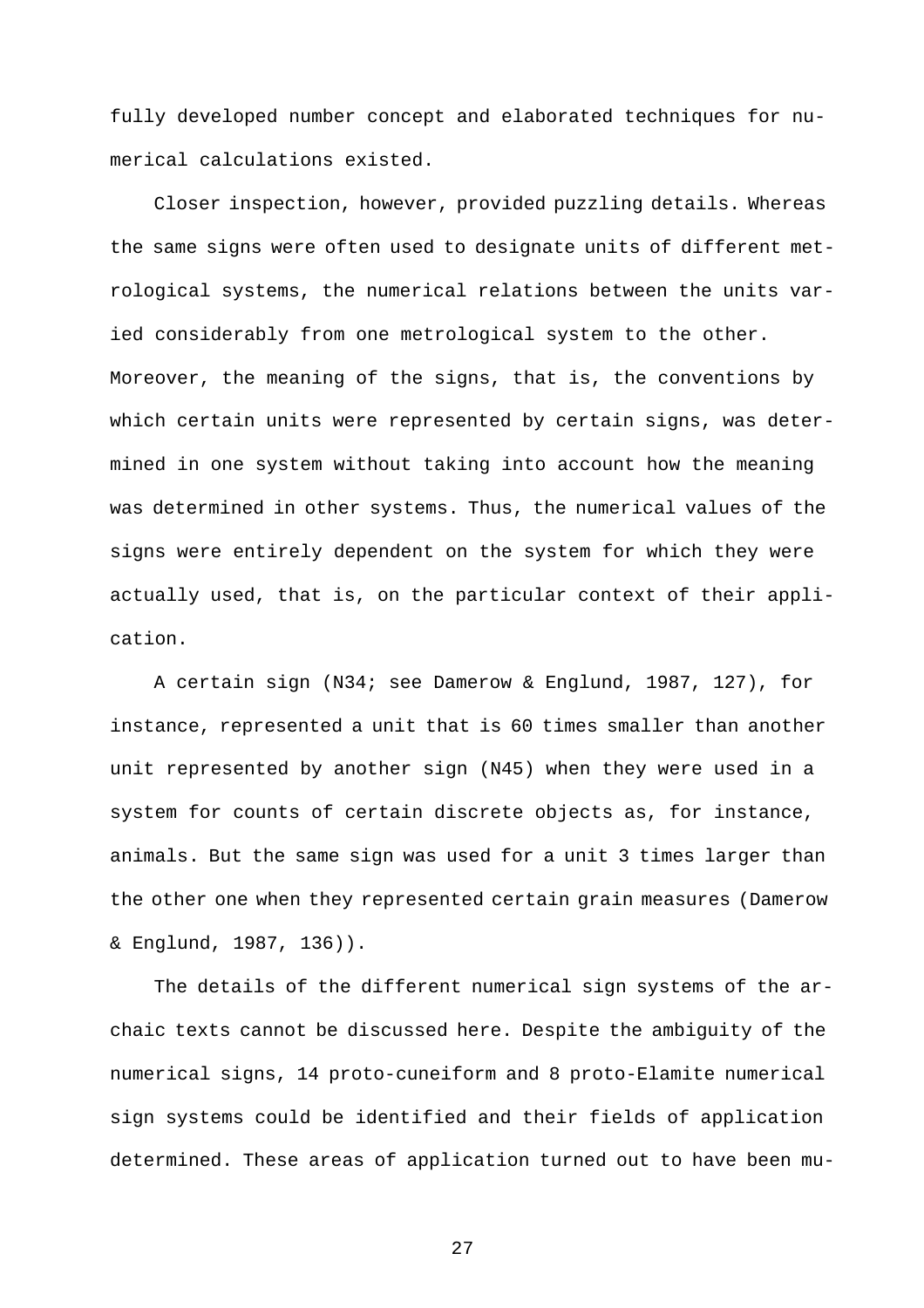tually exclusive, but their definitions followed no obvious rules and seem to have been determined simply by tradition. It is remarkable that not even all discrete objects that can be counted were recorded in one and the same system. In the proto-cuneiform texts five systems with two different arithmetical structures and in the proto-Elamite texts four systems with three different arithmetical structures were used to denote different types of discrete objects.

The numerical ambiguity of the numerical signs is not the only indication that the meaning of the signs was dependent on the context in which they were used. Without further explanation, some additional evidence will be given in the following.

The numerical signs inherited from their prehistoric precursors--that is, the tokens and impressions--the function to represent objects and not numbers. In contrast to these precursors, repeated signs were converted as far as possible into higher units; however, the arrangements of the signs were still not consolidated in standardized representations of numbers or quantities. Frequently, there are additive and multiplicative relations between different entries of text, that do not represent abstract operations, however, but correspond always to some material action or transformation. Even the seemingly clear distinction between the numerical signs originating in tokens and the non-numerical pictographs appearing with the invention of writing appears to be much less clear on closer inspection. Numerical signs could denote ob-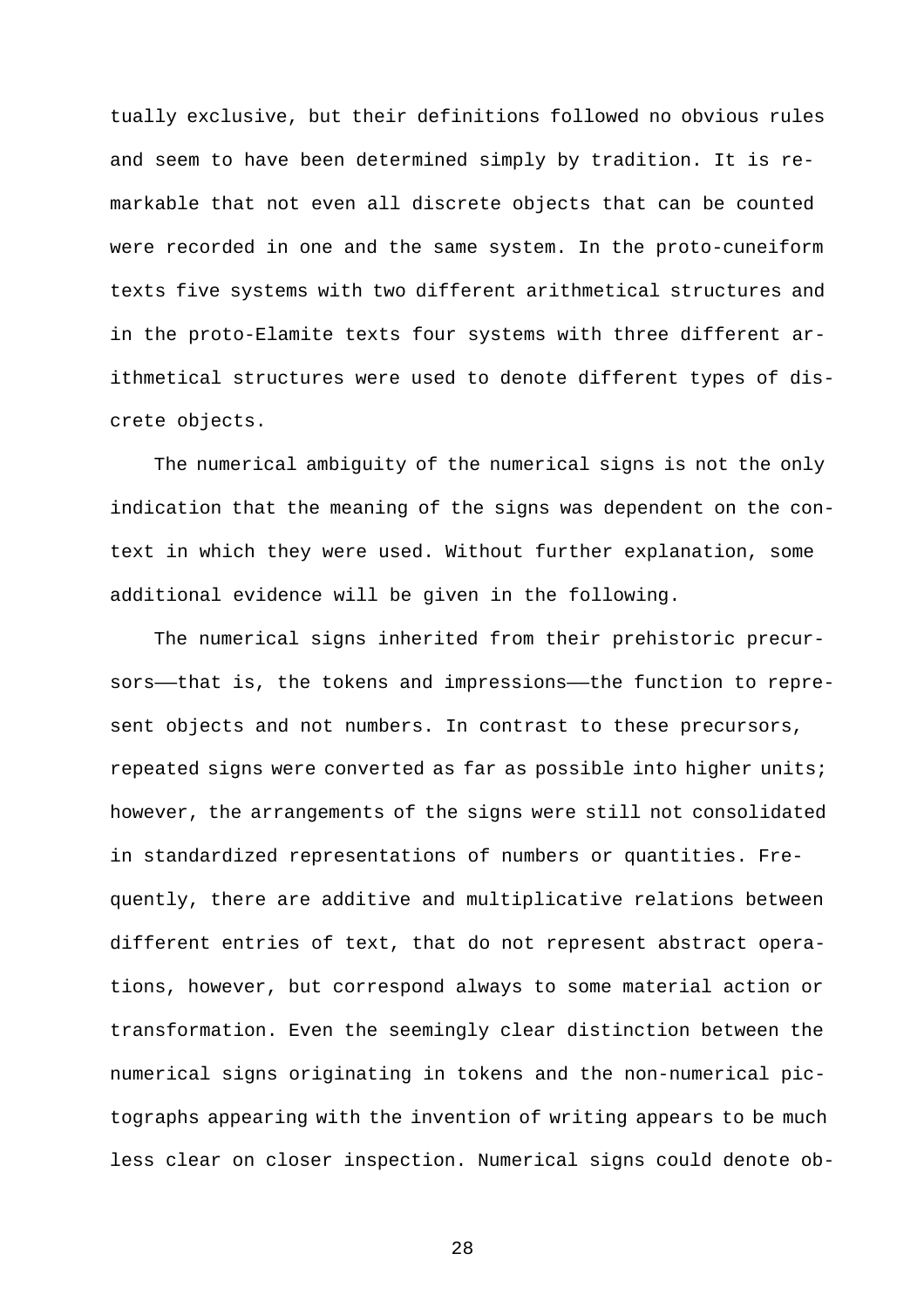jects by some inherent measure as, for instance, the denotation of barley products by the amount of barley necessary for the production of one unit. Conversely, non-numerical signs such as signs for rations or for special types of beer could also stand for related quantities such as the standard size of a ration or the strength of the beer measured by the amount of grain necessary for the production of the amount held by one jar. Furthermore, numerous composite signs which are graphical combinations of numerical and non-numerical signs were used in order to express quantitative and qualitative information by means of a single sign.

The overwhelming evidence pointing to a meaning of the numerical signs of proto-writing dependent on their context of application suggests that the arithmetical techniques of archaic bookkeeping were in fact techniques without an integrating number construct. Both the meaning of these signs as well as the way they were used do not correspond to what could be expected if they would have represented numbers or generalized numerically structured concepts such as the abstract concepts of space, time, weight, volume, area and so on.

What else can the numerical signs and the techniques of handling them have represented if not numbers and numerical operations? We get a convincing answer to this question if we assume that the numerical signs and the way they were used in principle had the same function as the non-numerical signs and their use (Damerow, 1995, Chap. 9). Accordingly, their function must have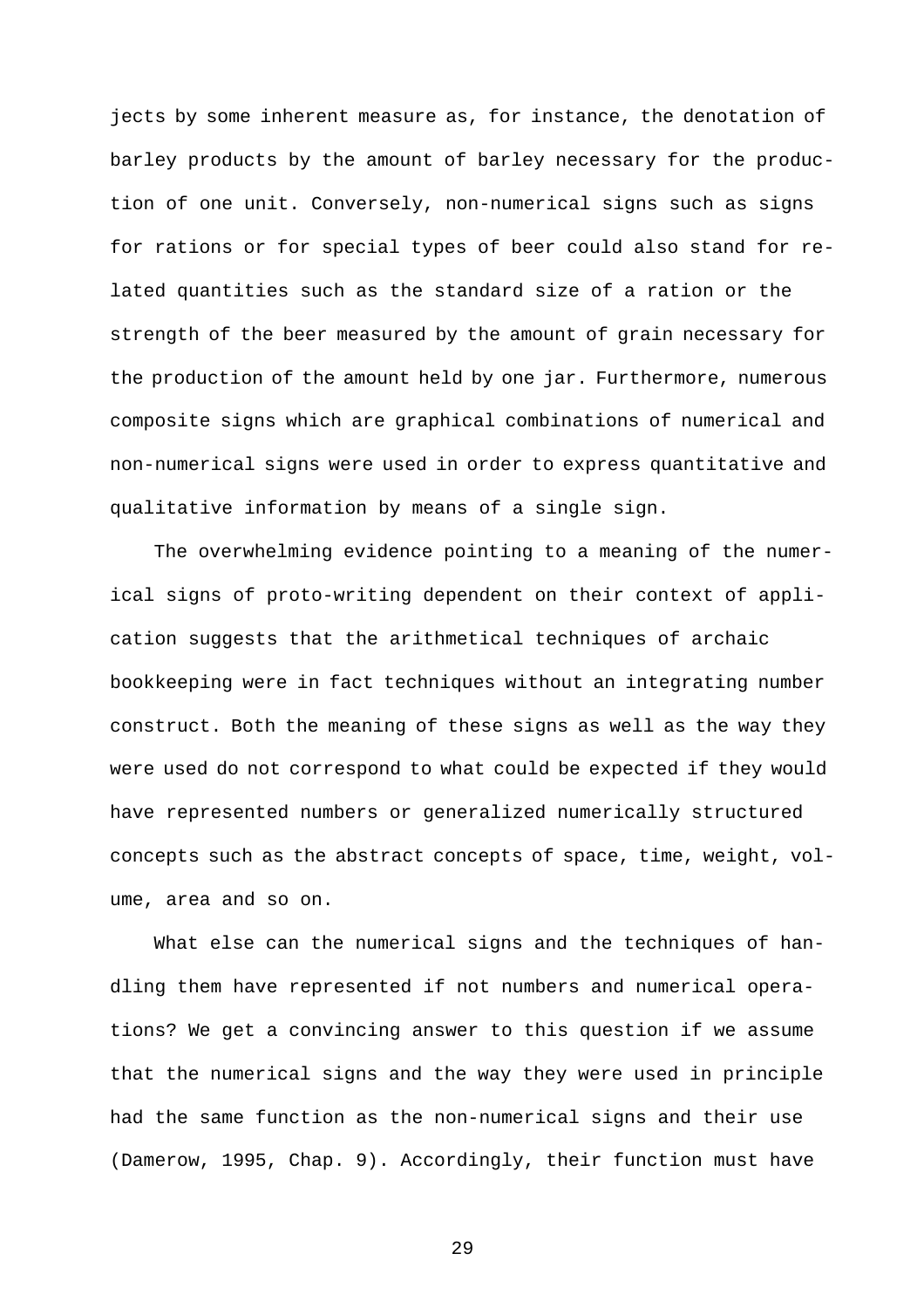been to represent the objects and actions of the archaic bookkeeping system. The objects and actions were encoded in categories directly related to each specific context and quantified by mental metrological constructs consisting of relations which were set up by context-specific conventional standardizations and measurement procedures.

#### A puzzling conclusion

This result of an analysis of the proto-literate sign systems answers the first question posed earlier concerning the ultimate level of prehistoric cognition. We asked about the cognitive contents and forms of knowledge represented by the new symbolic representations that were created by officials of early Mesopotamian cities at the dawn of history. It turned out that they represented mental models of their administrative activities. These models were developed and represented by systems of symbols as a means for coordinating collective human actions in a complex social setting.

This answer to the first question, however, makes it even more difficult to answer the second concerning the cognitive level beyond the level of Neolithic preoperative thinking indicated by the new symbolic representations, and the third question concerning the historical origins of such a higher level of cognition. Insofar these questions are concerned, the results of the analysis of proto-literate sign systems apparently leads to a paradox.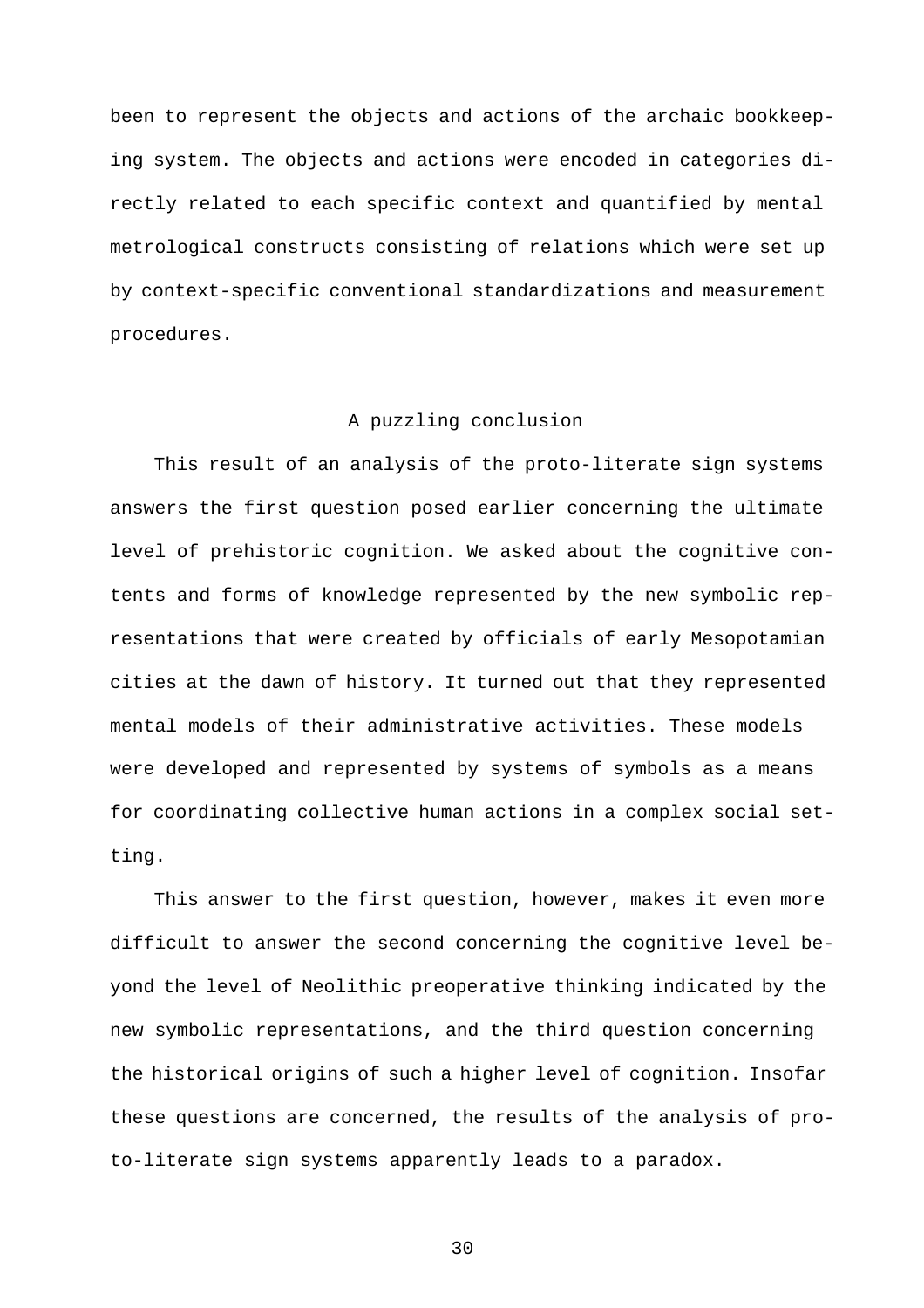On the one hand, the gap between Neolithic preoperative thinking and the sophisticated cognitive techniques used in early civilization seems to be bridged. The development of the precursors of proto-cuneiform writing demonstrates that first the adminstrative problems associated with the process of urbanization were solved by exhausting the potentials of proto-arithmetical tools well-known from extant pre-literate cultures. At the end of this pre-literate period the officials who were in charge of these tasks had created, by elaborating these potentials, a complex symbolic system representing their activities. This is seemingly a paradigmatic case of reflective abstraction which according to genetic epistemology brings about the fundamental structures of logicomathematical cognition.

The puzzling structure of the numerical notations used in the archaic writing systems shows, on the other hand, that certain cognitive constructions which according to genetic epistemology should be the immediate result of a transition from preoperative to operative thinking were still lacking. In spite of the complexity of the archaic system of bookkeeping, the analysis of these notations provides strong evidence against the existence of a number construct integrating the context-dependent rules according to which the signs were manipulated.

Is it conceivable that the officials running the administration of a complex redistributive society using highly developed symbol systems in order to control the flow of materials and prod-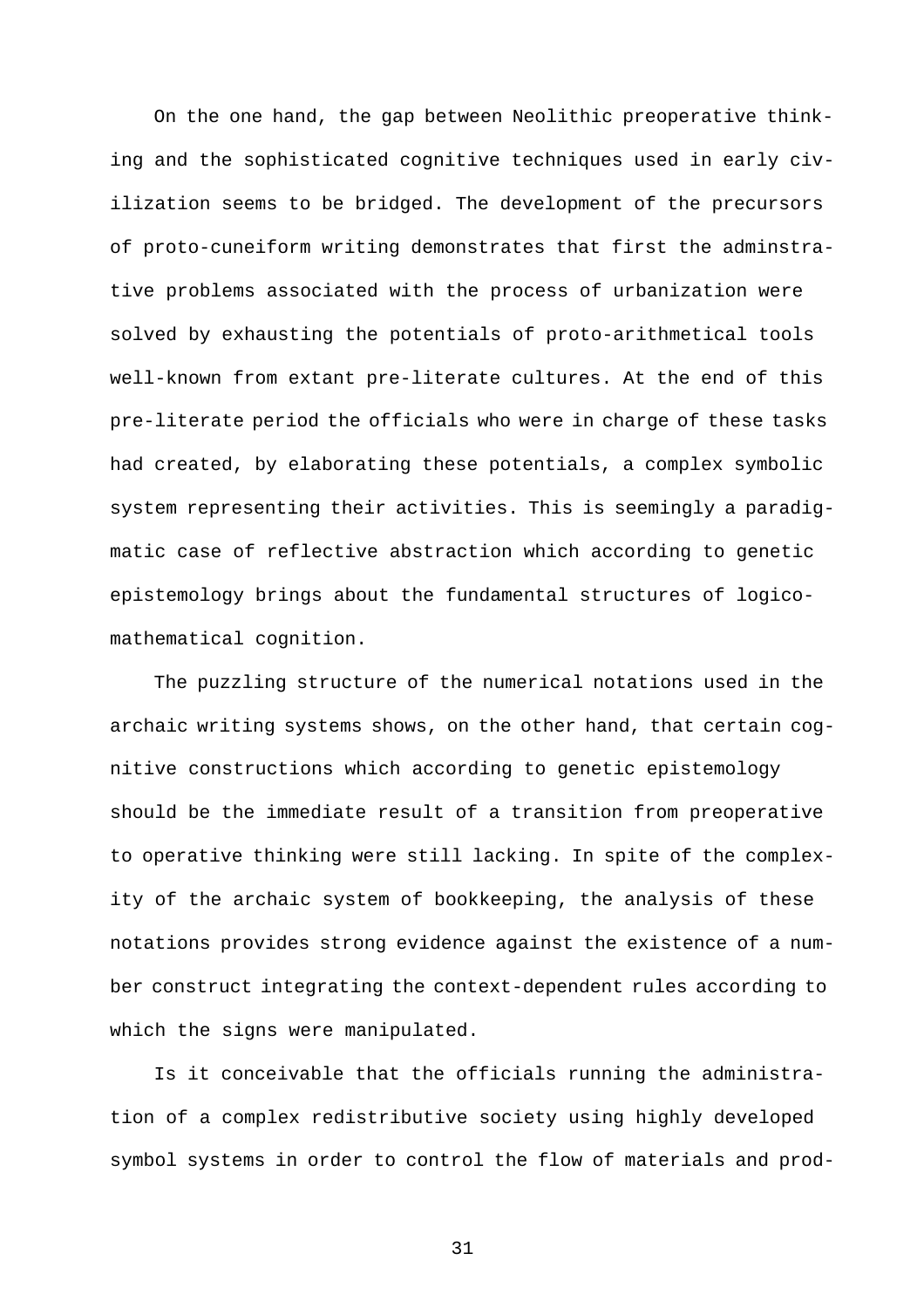ucts were not able to use reversible mental operations, that they still, like members of Neolithic rural communities, solved their problems on a preoperative level of cognition using proto-arithmetical aids?

The discrepancy in the final period of prehistory of the emergence of highly complex symbol systems and the lack of integration of the context-dependent systems by generalized operations, indicating the emergence of mathematical and logical thinking, suggests that different rates of progress do not alone account for fundamental historical differences in levels of cognition.

It has been pointed out at the beginning that, following Piaget, this assumption, however, is still widely accepted in genetic epistemology. According to genetic epistemology the fundamental structures of logical and mathematical thinking are universal, and this universality is assumed to be based on universal structures of the coordination of human actions.

It is true that certain human activities are so deeply rooted in biological preconditions of human action that their coordination gives rise to structures of human cognition which are probably universal. Such basic activities, however, do not necessarily determine the development of cognition to such an extent that independent of any specific social and cultural environments the outcome of ontogenesis is always the same, universal structure of logical and mathematical thinking.

Genetic epistemology as conveived by Piaget meets serious dif-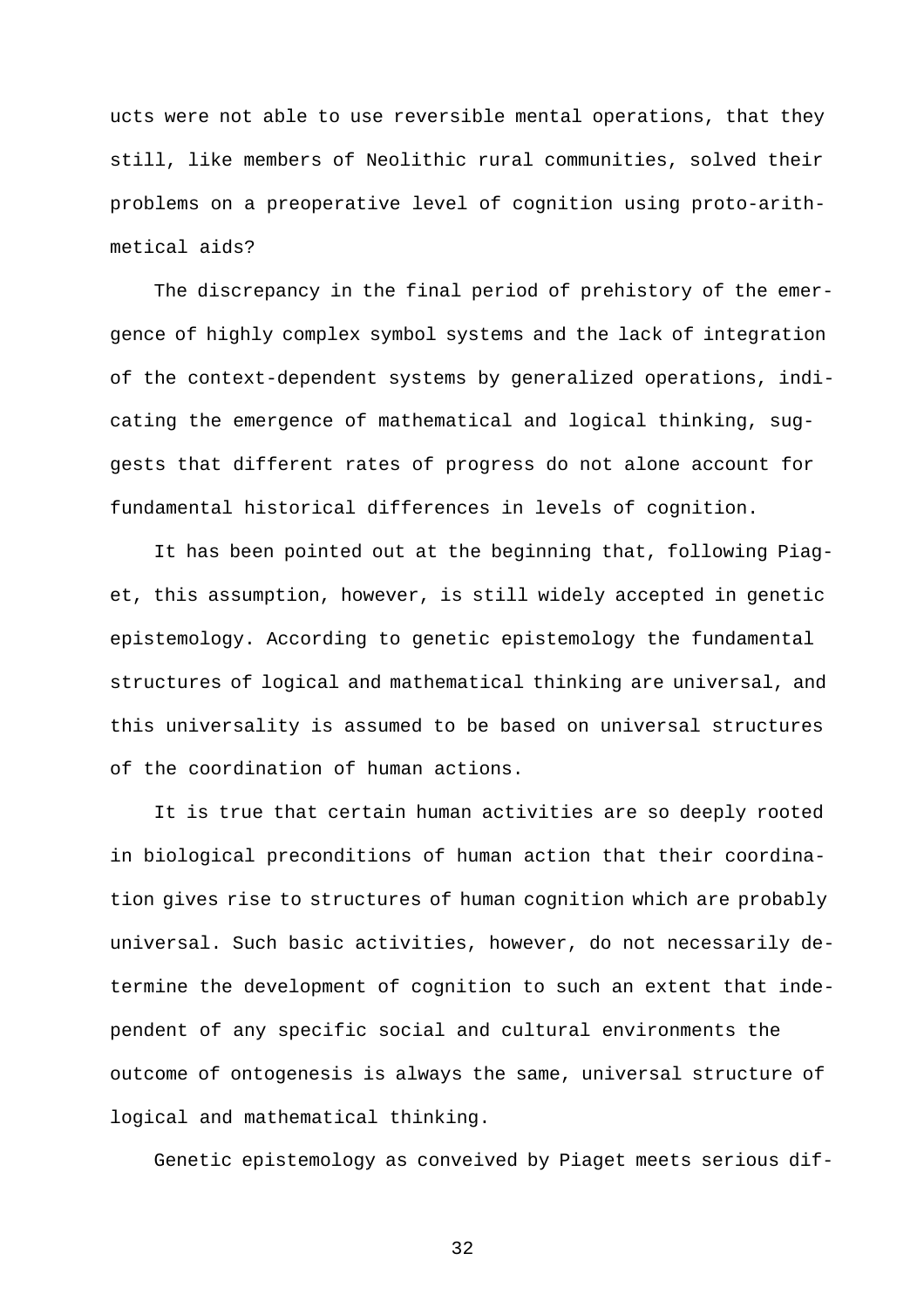ficulties as soon as substantial historical differences in the fundamental structures of thinking have to be explained. Accordingly, Piaget and Garcia in their famous study on the psychogenesis of basic concepts of scientific thinking were compelled to place the psychogenesis of the alleged universal basic concepts of classical mechanics into the time of Newton, and consequently into a completely different historical period than that of the psychogenesis of basic concepts of arithmetic and geometry, which are supposed to have their roots in prehistory and were fully developed in the Greek classical period (Piaget & Garcia, 1989, chapters 1 and 2). But if the structure of such concepts would be entirely independent of any specific social and cultural environments, determined only by fundamental coordination of action, why then should they emerge historically in so different periods?

Such paradoxes inherent in Piaget's genetic epistemology vanish if we assume that operatory cognitive structures may evolve in different forms depending on the nature of the activities and their coordination, from which they are constructed by reflective abstraction. The ultimate cognitive outcome of prehistory can be conceived then as the emergence of a specific form of operative thinking, its structure being determined by its specific origin in the manipulation of the symbols of the archaic bookkeeping system.

Such an understanding of the cognitive outcome of prehistory not only explains the peculiar context-dependent use of archaic symbols. It can, moreover, pave the way for an understanding of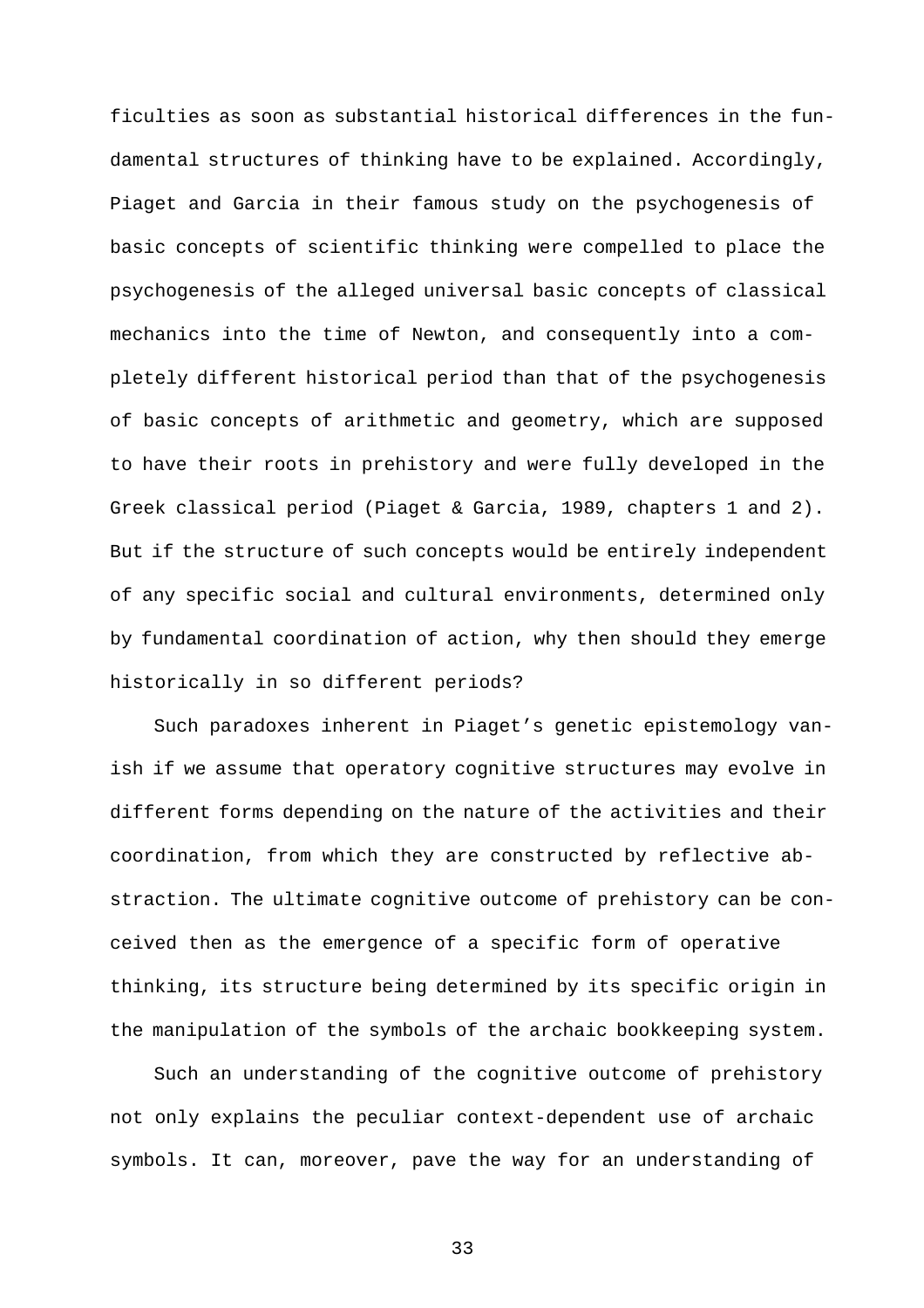the further cognitive development in early civilizations from the perspective of psychogenesis. It can help us to understand why such a variety of independent and often incompatible symbol systems emerged in the period of early civilizations. To conceive of general concepts of modern logical and mathematical thinking as an outcome of the integration of context-dependent cognitive structures under historically specific constraints, and not as pre-determined in their structure by their origins in the coordination of human action, provides us with a convincing explanation for the fact that the early civilizations did not result immediately in abstract numbers and Aristotelian logic but in such odd logicomathematical structures as those of Babylonian mathematics, Egyptian calculations with unit fractions, Chinese proofs by analogical reasoning, and the sophisticated ritual calendar of the Mayas.

#### References

Algaze, G. (1989). The Uruk Expansion. Current Anthropology,  $30(5)$ , 571-608.

Armstrong, D. F.,Stokoe, W. C., & Wilcox, S. E. (1994). Signs of the Origin of Syntax. Current Anthropology, 354), 349-368.

Bateman, R.,Goddard, I.,O'Grady, R.,Funk, V. A.,Mooi,

R.,Kress, W. J., & Cannell, P. (1990). Speaking of Forked Tongues: The Feasibility of Reconciling Human Phylogeny and the History of Language. Current Anthropology, 31(1), 1-24.

Bednarik, R. G. (1995). Concept-mediated Marking in the Lower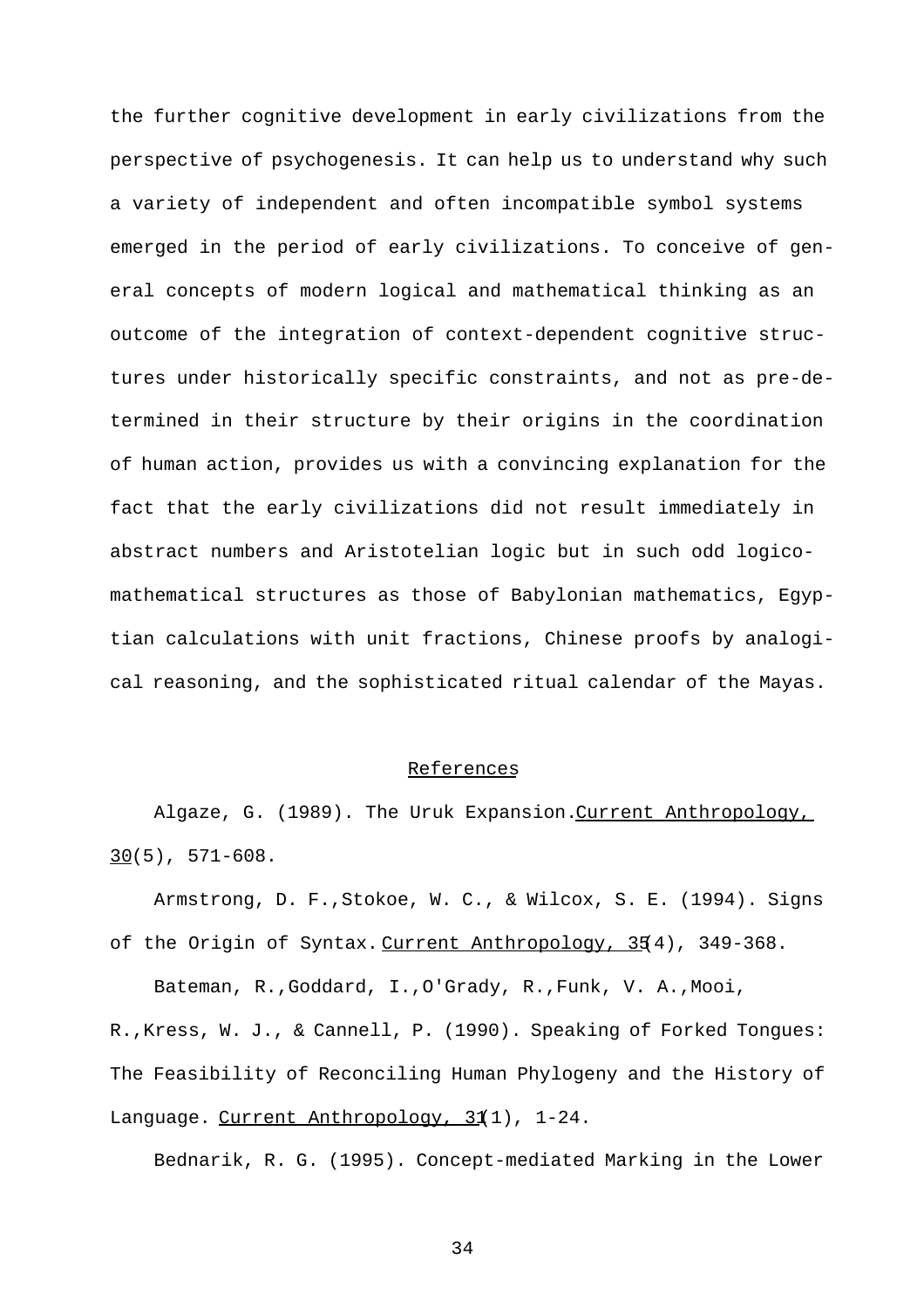Palaeolithic. Current Anthropology, 364), 605-634.

Byers, A. M. (1994). Symboling and the Middle-Upper Palaeolithic Transition. Current Anthropology, 35(4), 369-399.

Damerow, P. (1995). Abstraction and Representation: Essays on the Cultural Evolution of Thinking. Boston Studies in the Philosophy of Science, Vol. 175. Dordrecht: Kluwer Academic Publishers.

Damerow, P., & Englund, R. K. (1987). Die Zahlzeichensysteme der Archaischen Texte aus Uruk. In M. W. Green & H. J. Nissen, Zeichenliste der Archaischen Texte aus Uruk (117-166). Berlin: Mann.

Damerow, P., & Englund, R. K. (1989). The Proto-Elamite Texts from Tepe Yahya. Cambridge Mass.: Harvard University Press.

Damerow, P., & Meinzer, H.-P. (1995). Computertomografische Untersuchung ungeöffneter archaischer Tonkugeln aus UrukBaghdader Mitteilungen, 26, 7-33, Tf. 1-4.

Davidson, I., & Noble, W. (1989). The Archaeology of Perception: Traces of Depiction and Language. Current Anthropology, 302 and 3), 125-155, 330-342.

Driel, G. van (1982). Tablets from Jebel Aruda. In G. v. Driel (Eds.), Zikir Shumin (pp. 12-25). Leiden: Brill.

Ellen, P., & Thinus-Blanc, C. (Ed.). (1987). Cognitive Processes and Spatial Orientation in Animal and Man. NATO ASI Series, Series, No. 36, Vol. 1-2. Dordrecht: Nijhoff.

Englund, R. K. (1994). Archaic Administrative Texts from Uruk: The Early Campaigns. Berlin: Gebr. Mann.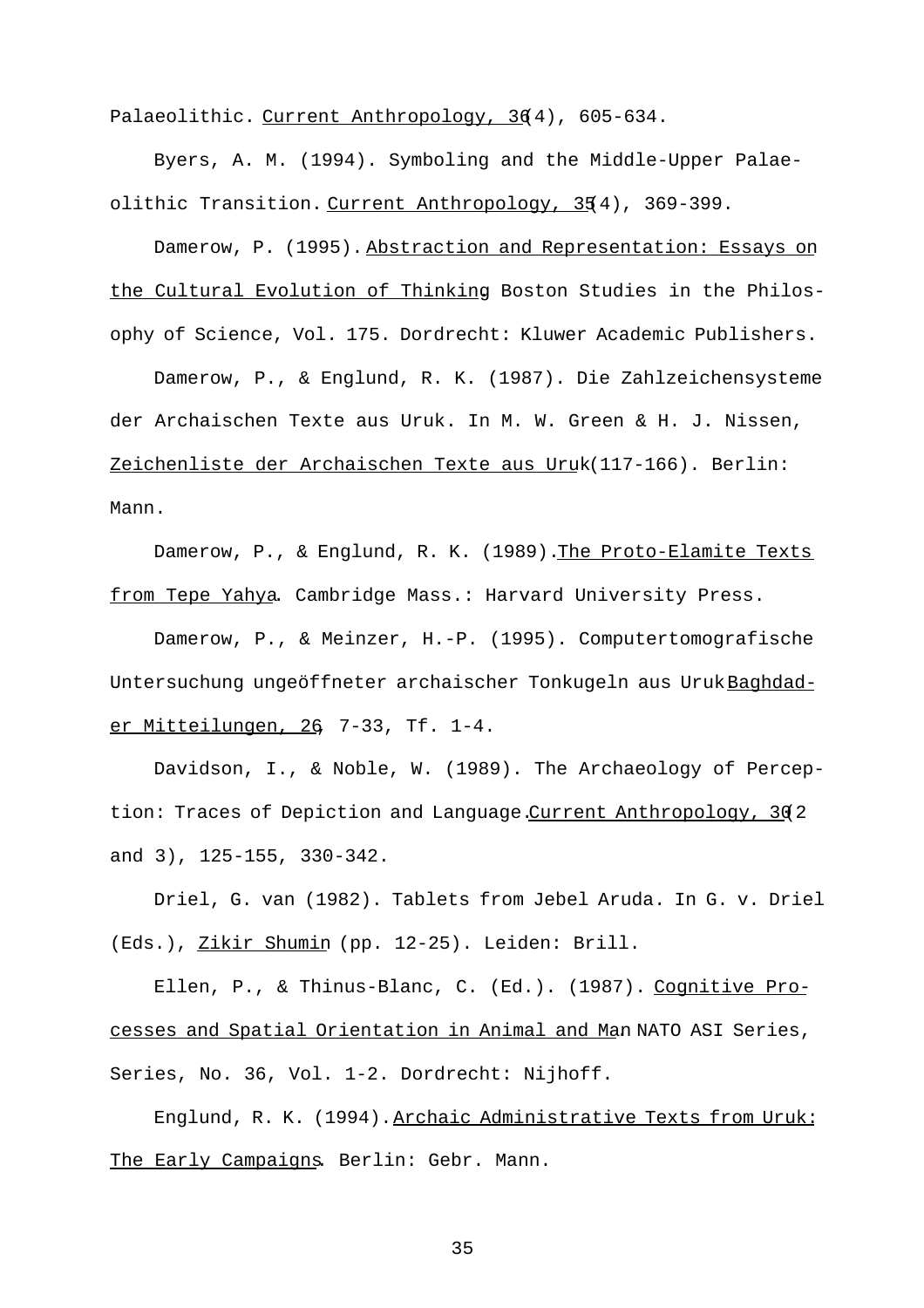Falkenstein, A. (1936). Archaische Texte aus Uruk. Berlin: Harrassowitz.

Falkenstein, A. (1937). Archaische Texte des Iraq-Museums in Bagdad. Orientalische Literaturzeitung, 40, 401-410.

Hallpike, C. R. (1979). The Foundations of Primitive Thought Oxford: Clarendon.

Heinzelin, J. de (1962). Ishango. Scientific American, 206 (June), 105-116.

Jahoda, G. (1980). Theoretical and Systematic Approaches in Cross-Cultural Psychology. In H. C. Triandis & A. Heron (Eds.), Handbook of Cross-Cultural Psychology Vol. 1, (pp. 69-141), Boston: Allyn and Bacon.

Langdon, S. (1928). Pictographic Inscriptions from Jemdet Nasr. Oxford: Oxford University Press.

Lèvy-Bruhl, L. (1923). Primitive Mentality, New York: MacMillan.

Marshack, A. (1972). The Roots of Civilization: The Cognitive Beginnings of Man's First Art, Symbol and Notation London: Weidenfeld and Nicolson.

Michalowski, P. (1993). Tokenism. American Anthropologist, 95, 996-999.

Nissen, H. J. (1988). The Early History of Ancient Near East, 9000-2000 B.C. Chicago: Chicago University Press.

Nissen, H. J., Damerow, P., & Englund, R. K. (1993) Archaic Bookkeeping: Early Writing and Techniques of Economic Administra